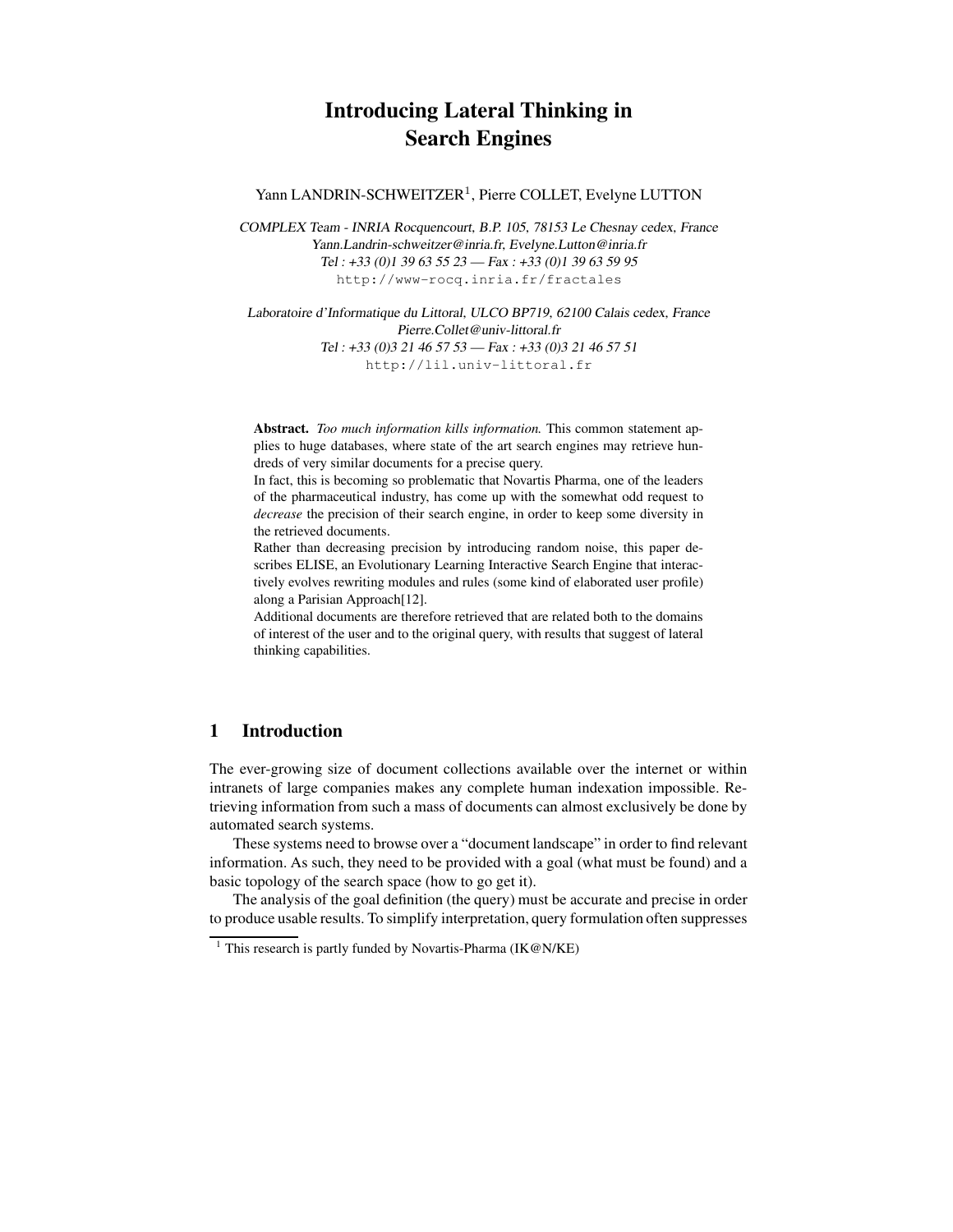grammatical structure, replacing it with boolean boolean operators: "*this* notion AND NOT *that* one". This improves accuracy, at the cost of limited expressivity.

Unfortunately, due to user and language specificities, interpretation is not unambiguous. The same words can be associated with distinct meanings in some jargons<sup>2</sup>.

However, state of the art search engines make wonders and manage to find documents matching the request with impressive precision. Unfortunately, information in documents sets has a generally high level of redundancy, meaning that many similar papers are retrieved.

ELISE tries to circumvent this problem, by evolving information treatment strategies specific to a sub-task of the search, on a per-user basis. These strategies are the result of an on-line evolutionary process, using input from the user to design queryrewriting routines adapted to a topic or a document subset.

This paper presents the specifications of the problem that motivated this research (section 3), the factors constraining its solutions (section 4), the explored solutions (section 5) and the description of their technical implementation (section 7). An analysis of the results obtained on a public domain benchmark (the CFD test set) gives the basis of a reflexion on the form several important aspects of GP take in this experiment (section 8). This leads to a conclusion on the unusual and new aspects of this application, paving the way to future developments (section 9).



**Fig. 1.** Functional interaction in modern search systems: query expansion is based on a thesaurus.

<sup>2</sup> In this context, **jargon** means a semantic subset shared by a group of users. Note that some words may only exist in specific jargons, conveying distinct meanings, and not in any "mainstream" language.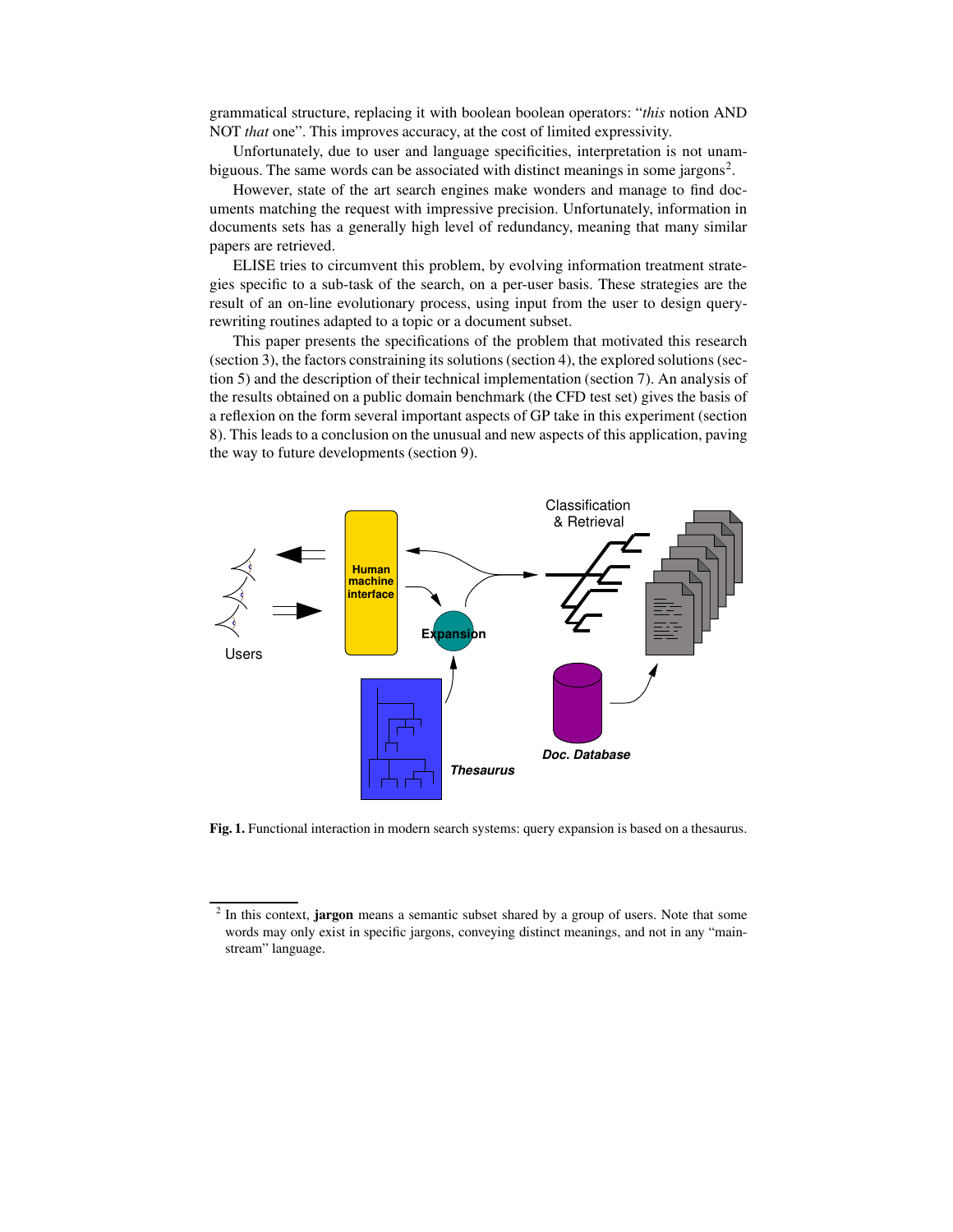# **2 Conventional search systems**

Boolean search engines simply retrieve texts that correspond exactly to the query. Looking for "text AND mining" will exclusively retrieve documents that contain both words. Such a query may therefore come up with texts on *ore mining* as well as texts on *data mining*, providing that the word "text" appears in the document.

However, texts related to "text mining" that do not contain both words will not be selected, even though the user might find interest in them. In order to minimise the adverse effects of this way of exploiting queries, it is possible to perform what is called a *query expansion*: instead of using all words of the query at their "face value," advanced search engines replace them by a list of candidate synonyms, in order to collect all the possible senses of each word and broaden the search. Synonyms are obtained from a *thesaurus* [17]: a human-compiled dictionary of synonyms. The next step is a very classical document retrieval process, using word indexes or database requests, followed by the ordering and display of retrieved documents. This results in a three-stages architecture, on the model of figure 1.

This method generally improves results over the direct processing of a user-formulated boolean query, even though it does not even attempt to associate some sense to a set of words.

With such a strategy, it is very probable that all concerned documents will be found, but at the cost of "diluting" relevant references in hundreds of pieces of irrelevant information. In technical terms, the *recall rate* is high, at the expense of *precision*, as shown in figure 2.



**Fig. 2.** Recall rate and Precision : if the desired set of returned documents, i.e. the target, is known, the recall rate is the proportion of returned documents that match the target with respect to the total size of the target. The precision is the proportion of relevant documents in the document set returned by the system.

Selecting a particular sense for each word of the query would return more specific documents. This can be done for instance by selecting a particular set of synonyms to be used for this word. However, there is no automatic way of doing this. Some attempts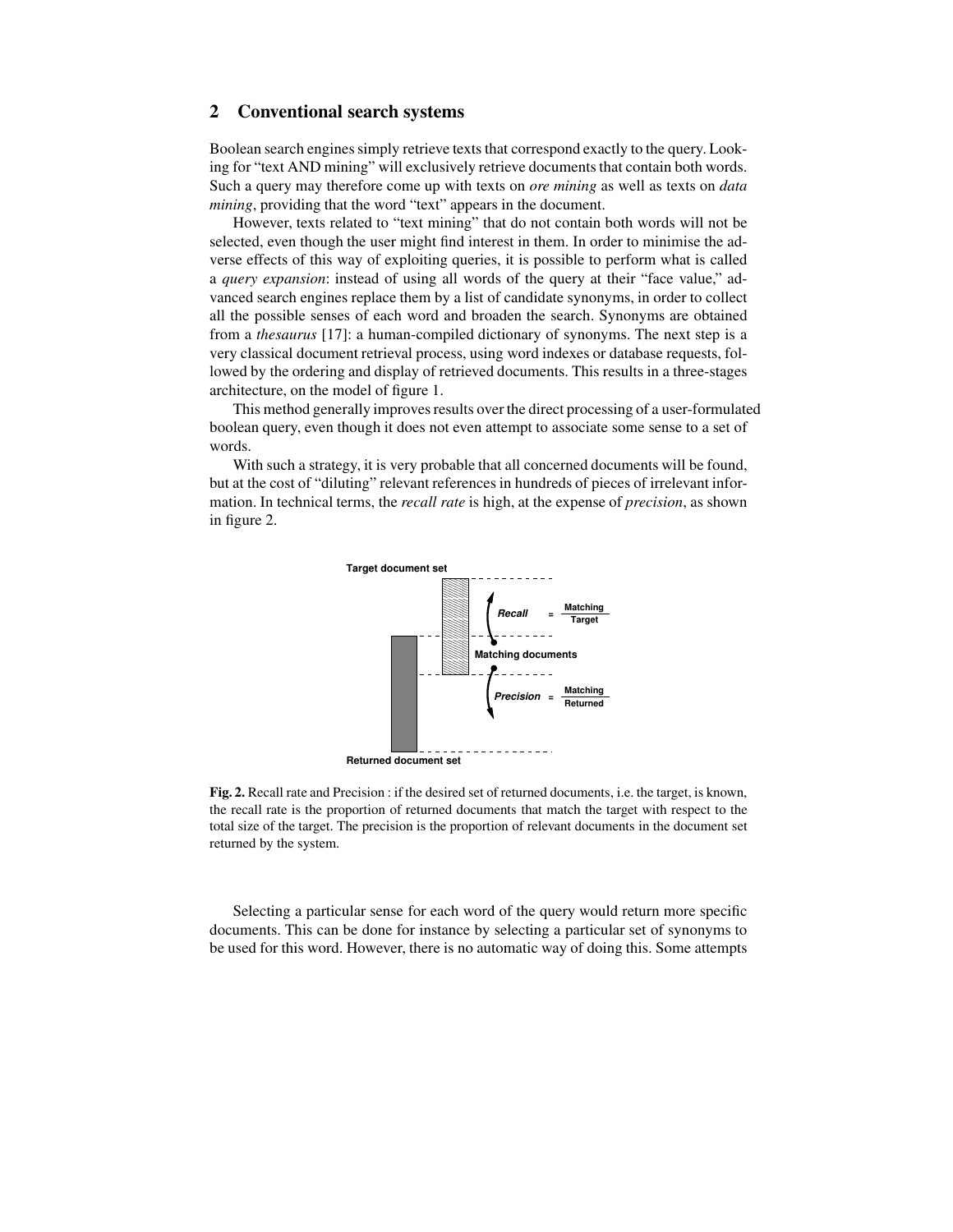at interactive query refining, using this method (see [55]), have proved their efficiency, but remain of rather tedious use.

#### **2.1 Architecture and capabilities of modern search engines**

Most modern search engines feature advanced capabilities in semantic expansion. This is a highly desirable feature in any search engine, and one that is well mastered by the users. But, to be of any use, it requires adapted thesauri, produced over several years by teams of experts and needing constant updates.

These search engines often double as document database systems, capable of unifying different databases, building and updating extensive document indexes quickly and efficiently, and tracking document sources for updates. These characteristics are well accepted and supported by the administrators of knowledge management solutions.

Most of them, through the use of heuristic mecanisms honed down to macth the specificities of the document sets, reach wery high levels of measurable performance. Mainstream systems will reach a precision of 90%, though recall rates are much more variable, depending on the data: between 20% and 80%, the later on well-categorized and formatted document collections. Tailored search system will top these performances on a restricted set of documents, as seen in some of the TREC evaluations ([52] for instance), while testing for robust retrieval sees this rates plumetting, with around 80% recall rate and 10% precision, as seen in [53].

Overall, high retrieval capabilities are an integral part of modern text-retrieval systems, but do not endow state of the art search engines with imagination and adaptability.

Indeed, implementing and evaluating techniques that target document "value" for the user is, at best, tricky. Documents that satisfies most of the systematic relevancy criterions used in mainstream search engines, by being strongly correlated with search terms, will also most probably contain little new information. Conversely, documents that present radically new concept associations will not be identified as relevant, since no convergence will be detected in their semantic components. Those search systems are thus very good at presenting the user with what he/she already knows.

# **3 Aim of this research**

Rather than asking the user to provide a precise sense definition for all words, the principle behind ELISE is to develop some kind of user profiling to specialise the engine for each user. This lets the system expand the set of retrieved documents to texts that are of interest to each particular user. Moreover, this makes available filtering criteria that can not be defined by a textual formulation, such as document structure, source or density. Some of these criteria were previously made available by search engine through specialized operators, making for more complex query syntaxes.

ELISE aims at providing these refinements over a simple boolean text query in an effortless and adaptative way, by analysing users' behaviour along the whole query process.

This research, albeit exploratory, takes place in an industrial context, where technical imperatives (practicality and efficiency on a large scale, as well as distributed access and the need for server-side processing) need to be kept in mind: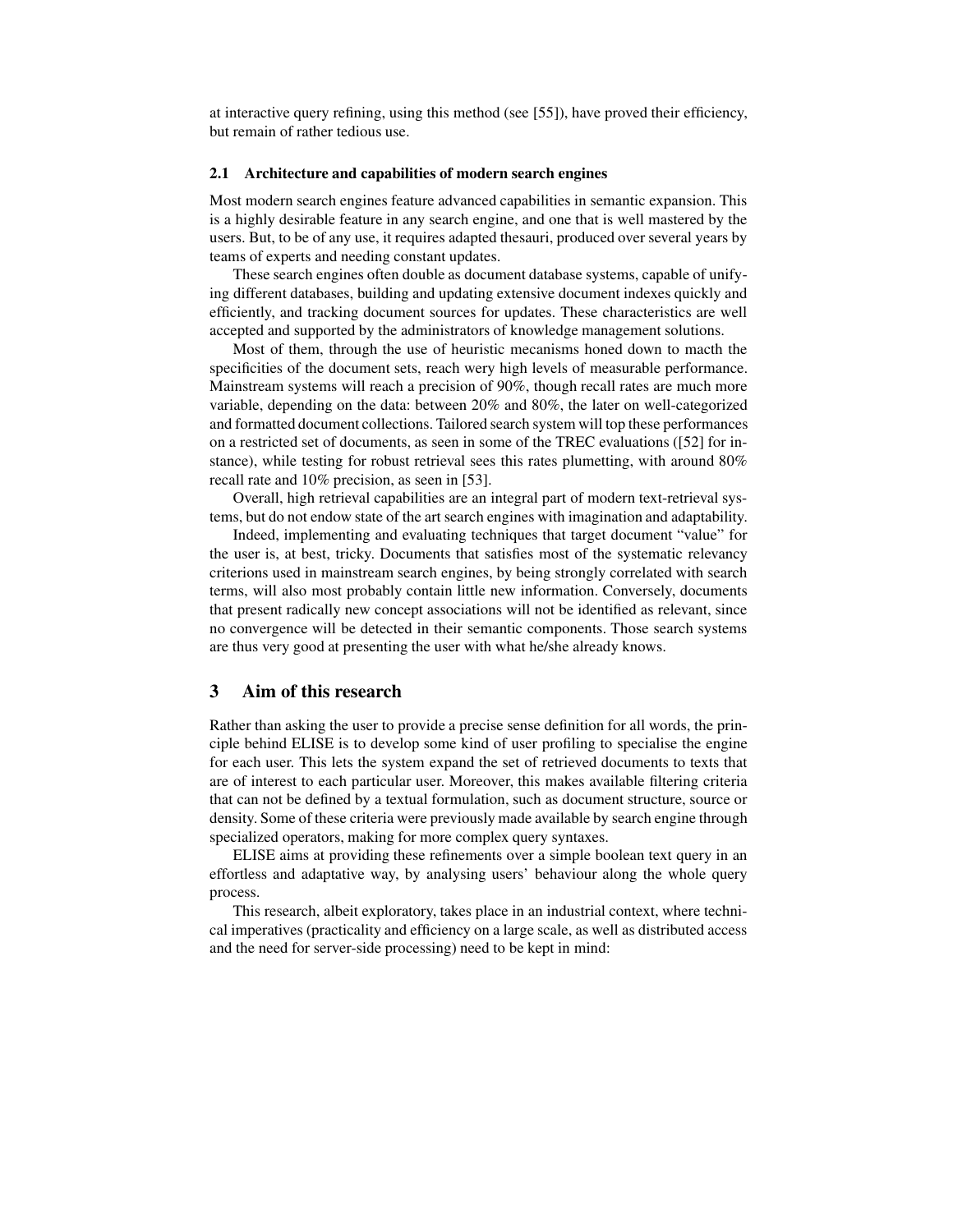**Description of the databases** The described search system is intended to operate on a set of medical databases that contains several millions of documents for a volume of several tera-bytes [55].

Different domains are covered, meaning that the search engine cannot afford to be too specialised.

**Typical user** Users are typically scientific engineers, researchers or practitioners in many different specialised fields such as chemistry, biology, genetics, etc, and managers or financial advisors deciding policies in these areas.

**Testing and evaluation** This algorithm is not designed to replace, but to be grafted onto state of the art conventional search engines, meaning that in terms of recall rates, the presented system will be at least as good as the best available search engines.

The original goal of this research is therefore not to increase recall rate or precision, but to provide user-dependent text-retrieval capabilities that would promote "creativity," in the sense that the enhanced system should be capable of retrieving documents that may only be remotely related to the query, *but that are yet of interest to the particular user that produced the query*.

Such documents may or may not be retrieved by classical engines, as they do not really correspond to the specifications of conventional search engines.

The goal of this research is therefore somehow orthogonal to what usual engines have been trying to do up to now (maximising recall rates and precision). It therefore makes sense to consider the presented system as an addition to conventional search engines, as the added information provided by the system is not of the same type as the information provided by those engines.

Such a goal amounts to trying to maximise *user satisfaction* upon usage of the "enhanced" search engine. This quantity is obviously user-dependent, and no benchmark can exist to rate it. ELISE can only fulfill its goal if it is versatile enough to be able to maximise nearly any requirements of the user.

Unfortunately, standard text-mining benchmarks, such as the CFD [7] or the TREC [51] are only capable of telling which documents among the database contained in the benchmark should be retrieved by a specific query, therefore only allowing to compute the recall rate and precision of the query result.

Automatic tests performed with these benchmarks can therefore only provide information about the capacity of ELISE to adapt to its context, mesured by its recall rate, compared to a purely boolean search engine, as detailed in section 8.

# **4 Designing an adaptive user-dependent query processing system**

Such a system must integrate with document database systems, interact with users over a client-server model, make use of remote, asynchronous resources (databases, thesauri), ... All of these constraints tend to promote a modular, data-flow-oriented architecture. According to this, the algorithm will be described in terms of information flow and processing steps.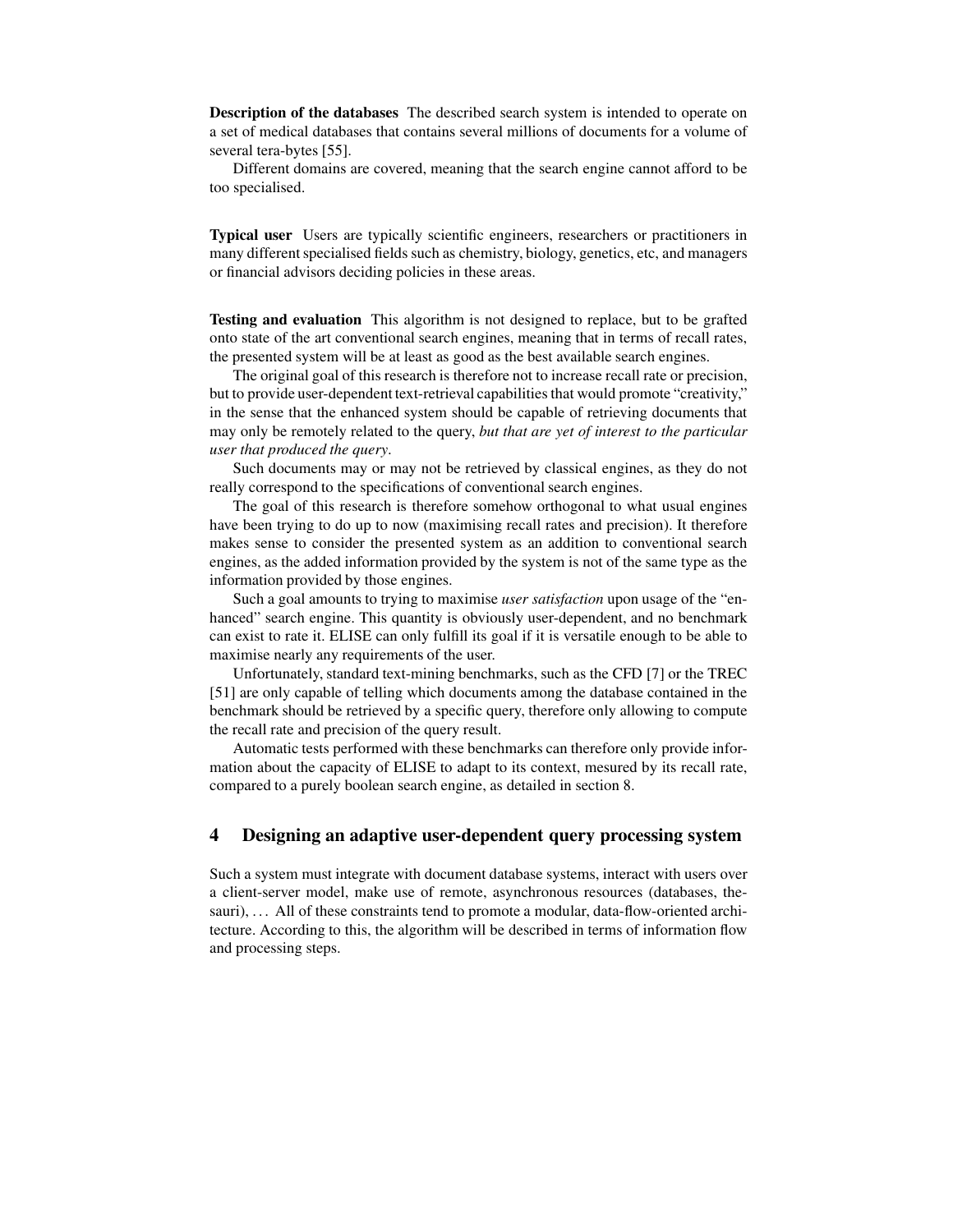#### **4.1 Tailoring search engines to users specificities**

The first element of information being available in a transaction (i.e. all the steps from a user's query until the reply) is the query itself, that can therefore be considered as the starting point of the processing chain.

A simple idea to achieve user-dependent processing while retaining capabilities of underlying search engines, consists simply in transforming the original query into another, maybe more complex, and pass directly this processed query to the search engine.

However, producing user-tailored transformations, without any prior information is impossible. A user profile must be elaborated from the user's behaviour. This implies being able to observe the reactions of the user to the results that are presented to him after a query.

Such intelligence could be gathered by asking the user to rate the pertinence of retrieved documents on a predetermined scale. A more elegant solution consists in spying the behaviour of the user: the main purpose of this algorithm being to retrieve documents, determining which ones are actually viewed by the user can be considered as a reasonably reliable indication of the user's interest in those proposed. A rating of the pertinence of the proposed documents can therefore be determined transparently, just by keeping track of which documents were selected by the user.

This leads to a 3 steps information processing loop:

- 1. Using a user-profile to process an incoming query.
- 2. Performing a search in the document database with the new query and presenting the result list to the user.
- 3. Integrating documents consultations from this list to update the user profile.

In practice, the second step is handled by the underlying search engine (boolean search engine for tests, state of the art search engine for the real-world system).

#### **4.2 Methods to build user profiles**

The simple method proposed above can be extended by replacing the query expansion phase of classical search engines by a *query processing* phase, with processing rules learnt from user input.

The resulting structure is essentially close to that of conventional search systems, therefore allowing to reuse most of the existing software tools and database formats. In addition, deciding which sense to give to a particular word in the query can be done on a per-user basis, provided that the system keeps track of the idendity of the user. This leads to figure 3.

# **5 Evolving processing rules with Interactive Parisian EAs**

Methods allowing a system to learn how to process a given query into another one, without any kind of *a-priori* information, are very few. Evolutionary Algorithms (among which Genetic Programming) are good candidates, as they only need a fitness function that can simply be provided by user satisfaction.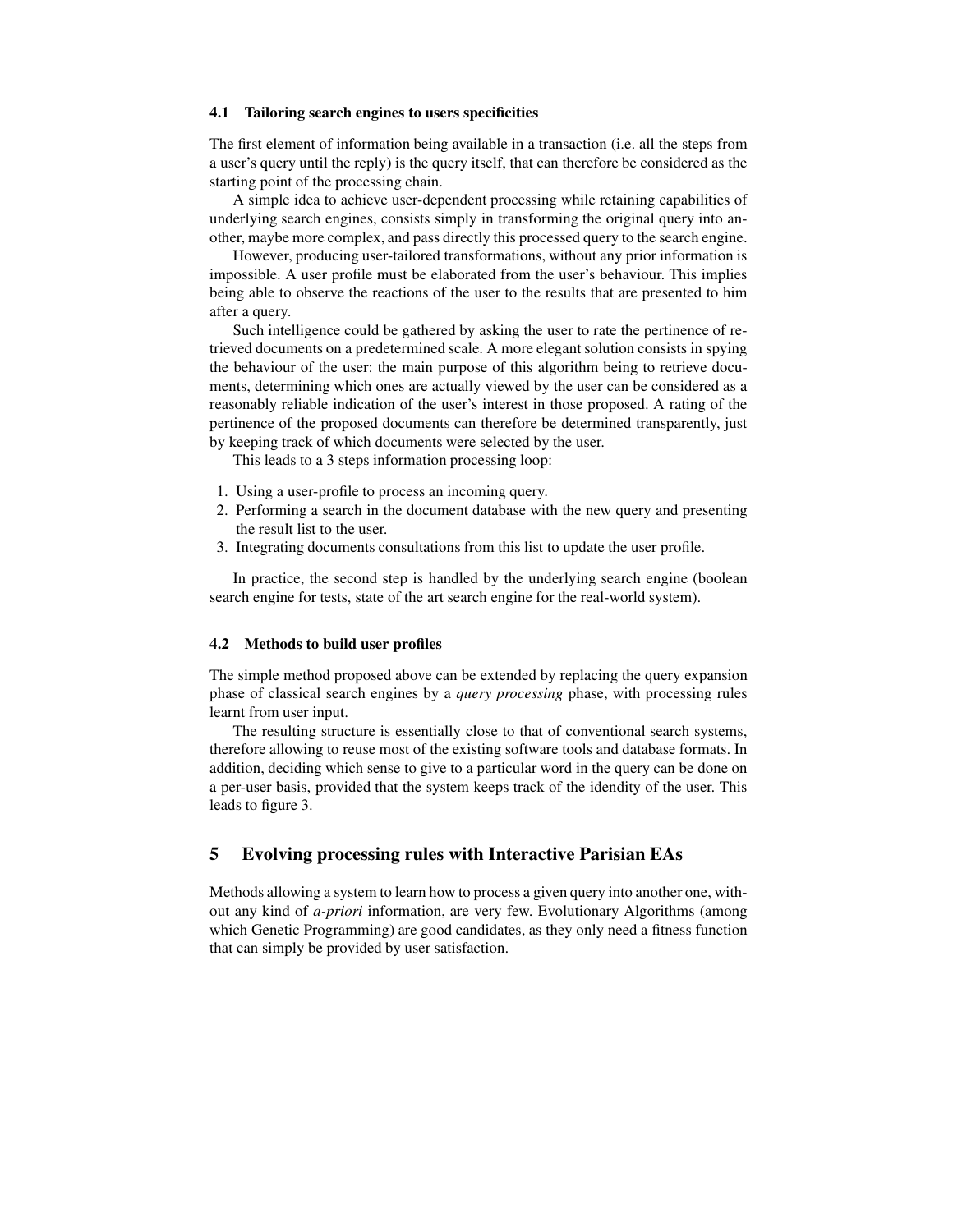

**Fig. 3.** Functional interaction in a learning search system: the machine learning stage performs an adaptation of the system to a specific user.

An Evolutionary Algorithm can be used to evolve a profile, made of a set of transformation rules. These would be used to process queries, extracting requests to be passed to a classical search engine from the original user query.

More precisely, the proposed solution is based on an "Interactive Parisian Evolutionary algorithm" paradigm [12], which would acts as a user-specific adaptive learning component on top of a classical query processing system.

#### **5.1 Evolutionary Algorithms for document retrieval**

Information retrieval, document retrieval, web-mining and information filtering are closely related research fields. In these fields, EAs have been considered as attractive optimisation tools: GP have been used for information filtering [64], and EAs have been used in several ways [28, 37]:

- **–** Search and retrieval, [28] for web-documentretrieval (to learn the weights of HTML tags).
- **–** Query optimisation, queries modification [62],
- **–** Document representation, document indexing [22, 58, 57], ranking [28], tuning of the weights of retrieved keywords [24], dependence modelling.
- **–** Classification, on which a lot of research has been conducted, [6] and feature selection for document classification [54, 63] (to find optimal feature subsets).

EAs are preferably used off-line, due to their generally high computational cost. They are mainly used as tools for data pre- or post-processing [19, 20]. Only few ap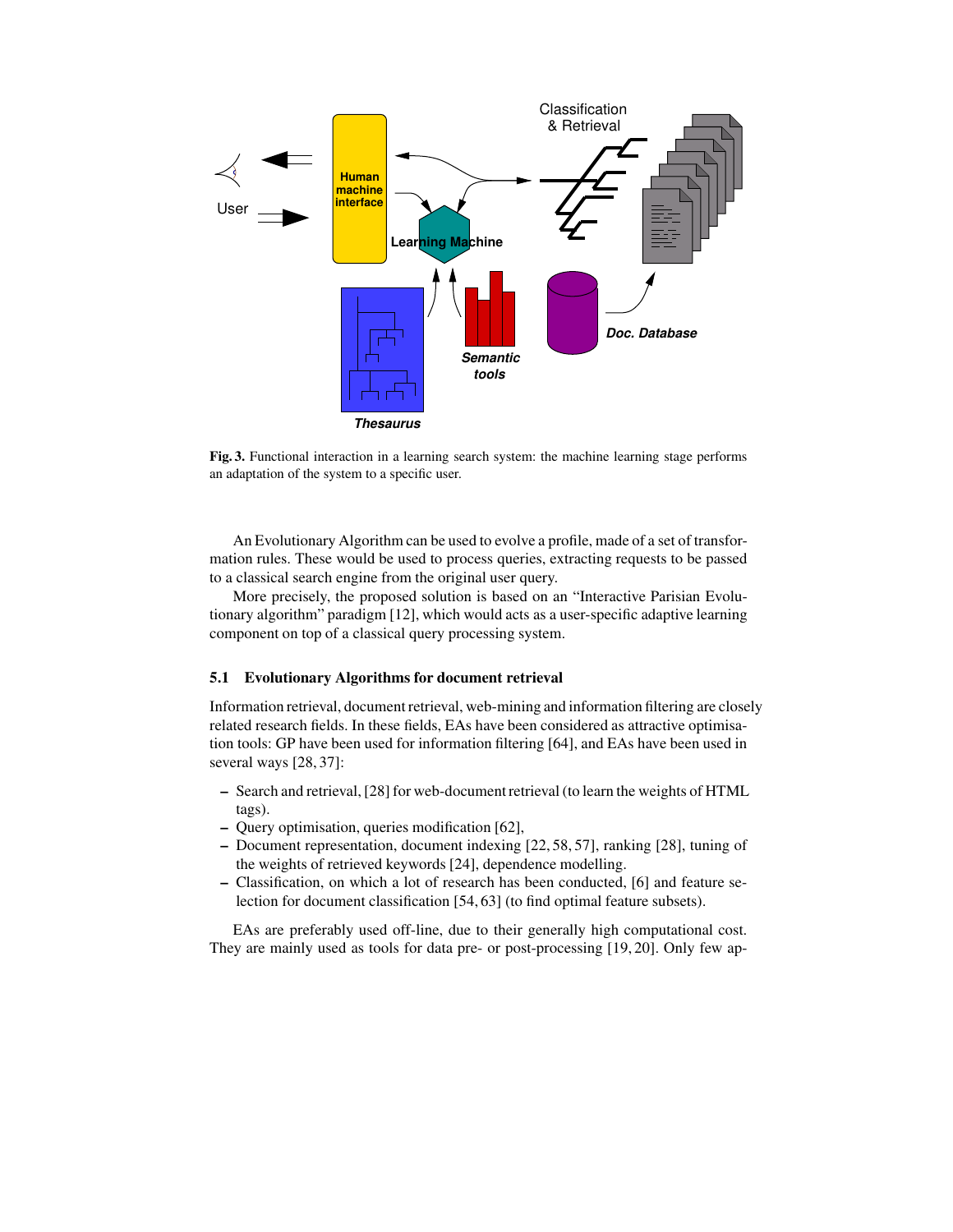proaches are based on interactive implementations, like [15] which examines the nature of interactive querying and retrieval and uses an EA in Query-by-Browsing.

Personalising On-Line Information Retrieval systems or interfaces has been also considered as an important feature. For example [59] considers the problem of extracting pertinent informations: users have difficulties in specifying their interest, which therefore changes in the course of time, leading to subjective ratings representing their state of mind. The solution proposed is based on an EA with a monitoring module, that records all activities of the user. The behaviour of the user is modelled by way of a classifier system so that future actions can be predicted on the basis of past experience.

ELISE uses a more "pragmatic" approach, using the cost-efficient Parisian Approach [2] and interactive EAs to specialise existing search engines with evolved user profiles. With one generation per query, time spent in the evolutionary algorithm is not apparent for the human user. High efficiency is obtained through the Parisian paradigm, where the whole population, made of short processing rules, is the solution, i.e the user profile.

#### **5.2 The Parisian EA paradigm**

Interactive Evolution is now an attractive research topic, with many applications in various domains (an overview of this vast topic can be found in [47]). Actually, interaction with humans raise several problems, mainly linked to the "user bottleneck" [39], i.e. the human fatigue. Solutions have to be found in order to avoid systematic and boring interactions [39, 47, 1], for example by reducing the size of the population and the number of generations, by choosing specific models to constrain the research in *a-priori* "interesting" areas of the search space, or performing automatic learning (based on a limited number of characteristic quantities) in order to assist the user and only present to him the most interesting individuals of the population, with respect to previous votes of the user.

The Parisian approach is another way to tackle this "user bottleneck" as it has been designed to reduce computational costs while maintaining exploration capabilities and genetic diversity. This approach has been designed relatively recently [12] and is actually a generalisation of the Michigan classifier systems approaches [21]. It is based on the capability of an EA not only to push its best individual towards the global optimum, but also to drive its whole population in attractive areas of the search space. The idea is then to design a fitness landscape where the solution to the problem is given by the whole population or at least by a set of individuals and not anymore by a single individual. Individuals do not encode a complete solution but a part of a solution, the solution to the problem being then built from several "collaborating" individuals.

A Parisian population is a "society" which builds in common the solution that is searched for. Of course, design of such algorithms becomes more complex than for a direct conventional EA approach and the diversity of the population becomes a crucial factor. Moreover, splitting the problem into interconnected subproblems is not always possible.

However, when it is possible to do so, the benefit is great: a Parisian approach limits the computational waste that occurs in classical EA implementations, when at the end of the evolution, the whole final population is dumped except the best individual only.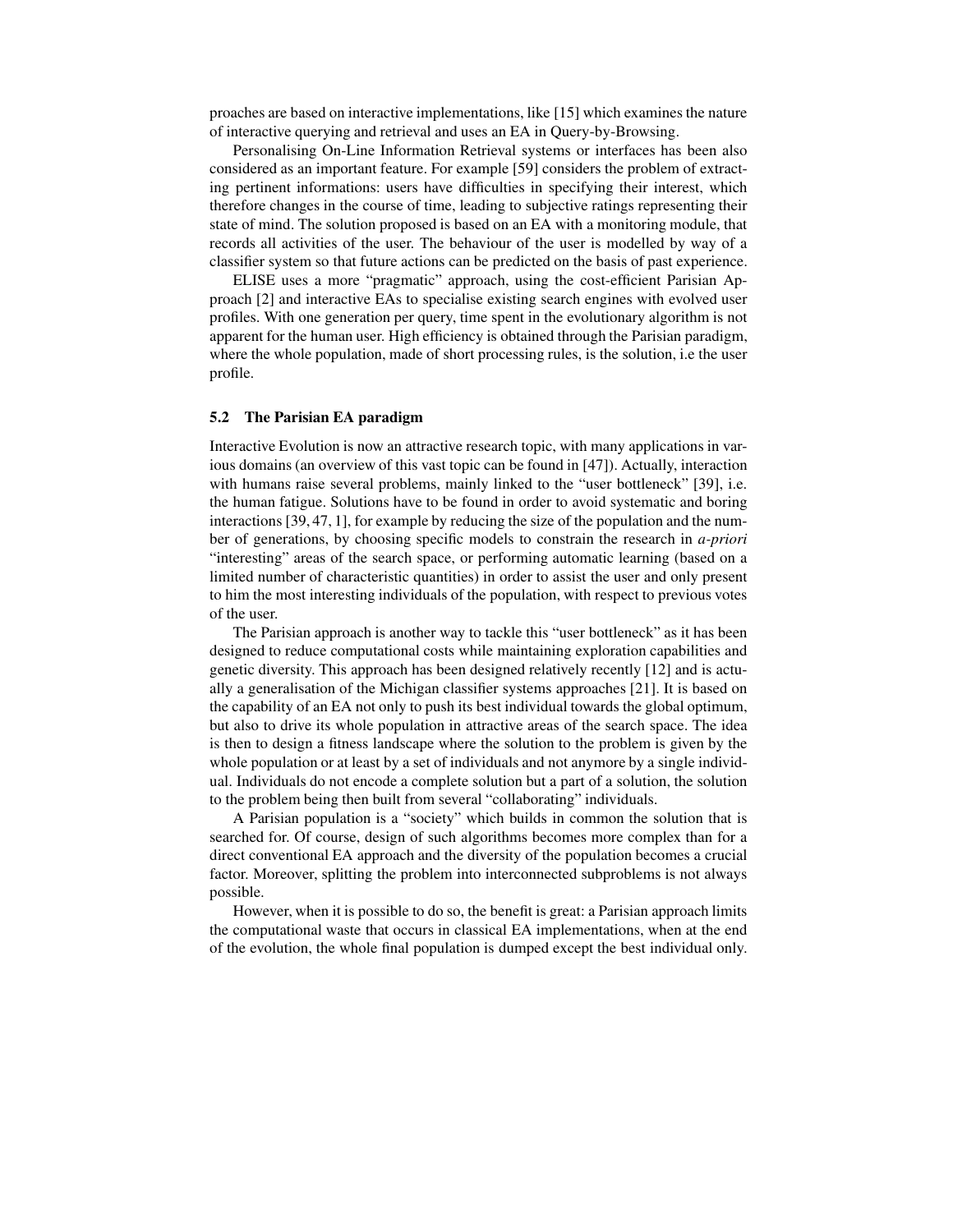Experiences and theoretical developments have proved that the EA gains more information about its environment than the only knowkledge of the position of the global optimum. The Parisian approach tries to use this important feature of EAs.

A Parisian EA may have all the usual components of an EA, plus the following additional ones:

- **–** *two* fitness functions : a "global" one that is calculated on the whole population or on a major portion of it (after a clusterisation process or elimination of the very bad individuals, for example) and a "local" one for each individual, that measures how much this individual contributes to the global solution.
- **–** a distribution process at each generation that shares the global fitness (which represents the output of the system or the so-called interaction with the environment) on the individuals that contributed to the solution (that is a part or even the whole "local" fitness function),
- **–** a diversity control scheme, in order to avoid trivial solutions where all individuals are concentrated on the same area of the search space.

Developing a Parisian EA for interactive search tools is based on the fact that search cannot be reduced only to an optimisation process: often users do not have precisely in mind what they search for. The aim may fluctuate, users sometimes gradually build their queries from an exploration. Innovation (diversity) is important, "user satisfaction" is a very peculiar quantity, very difficult to measure and moreover to embed in a fitness function.

# **6 Sense extraction: different tools for distinct contexts**

Semantic analysis is essentially a tool to take educated decisions on sense choices. Therefore, the way semantic tools are used in this algorithm depends primarily on the type and amount of information that can be extracted from the context.

From now on, the term *sense* will refer to the consensual signification of a word and *meaning* to the signification intended by the user. A set of synonyms can be associated to each sense (from now on abbreviated as *synset*) that can be used equivalently to convey the sense in a text. Obviously, a synset can contain several words and conversely a word can bear several senses.

Moreover, a single word can point to several *lexical forms*, as for instance **leaves**, that can either be the plural of **leaf** *(n.)*, or the 3rd person of **leave** *(vb.)*.

To simplify things, lexical forms will be considered as bearing senses. Dedicated dictionaries of synonyms (*thesauri*) can provide, for each lexical form, a list of related synsets.

#### **6.1 On the use of fuzzy thesauri in query processing**

A query is meant to convey, in a very small number of words (typically 2 to 10), the description of a search topic. This puts the emphasis on individual senses and their relations. A thorough analysis of queries is therefore needed, implying a detailed sense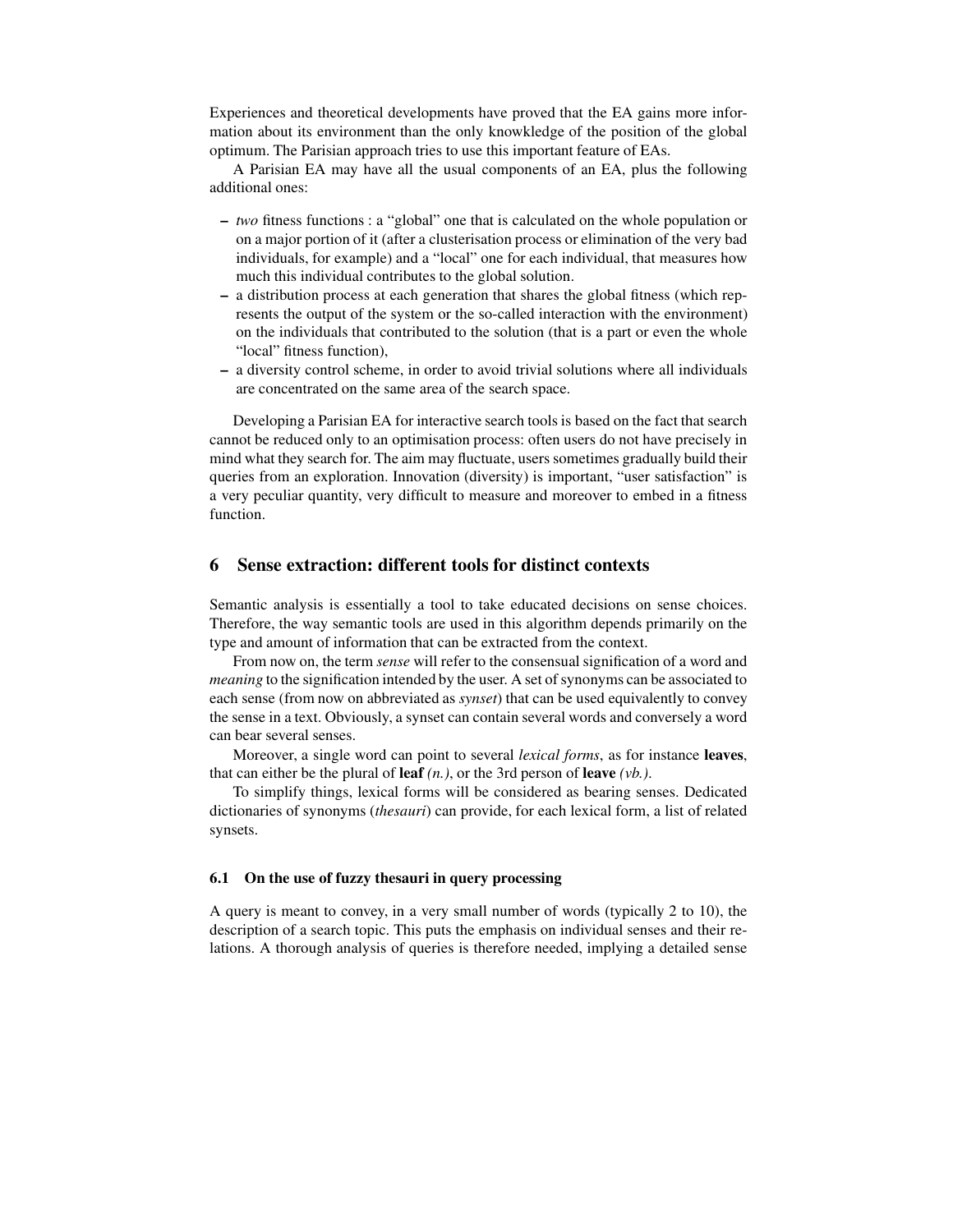extraction (so that statistically rare senses are not overlooked) to pick out the interpretation most compatible with the search history.

The second step in query analysis would be to determine the relations between query terms and to group them accordingly into topics. A local analysis of the query is needed to obtain such information: the limited size of human short term memory makes it unlikely to find a long distance between connected terms.

A basic approach to merge these two steps is to use synset correlation between close terms. This very simple method works surprisingly well on classical queries. Generally, a strong degree of redundancy appears, even on plain text. For instance, tests realized with the WordNet [60, 61] English Language Thesarus and simple English text, shows a 15-20% redundancy between name and adjective synsets in the same sentence or in neighbour ones.

"*Fuzzy*" thesauri, associating a weight to each word in a synset, can be built recursively from classical thesauri, so as to provide a high level of connectivity. Moreover, the weights —a measure of the specificity of a word to the sense designed by the synset actually improve the significance of the used correlations.

**Different thesauri for different fields** The use of specialised thesauri, often available in technical and scientific domains, generally improves the search results when used for related queries, since they are more precise and comprehensive on the field they are specialised in.

Specific thesauri can be used at two levels: in rewriting rules, or directly in genetic operators. A rewriting rule either uses the generic capabilities of a particular thesaurus (that is, replacing all terms in a query by their synset according to this thesaurus) or modifies a particular term in a way coded in this rule. Genetic operators modify the query, mutating sub-rules or explicit terms, replacing one of these by another, from the synset of the original term.

#### **6.2 User interaction and information feedback**

The fact that human users are variable and interested in different fields makes it difficult for a rewriting algorithm to be robust, as a typical user will interleave queries on diverse topics.

Fortunately, splitting the analysis task between multiple rules (as implied by the evolutionary framework described below), does not require a particular scheme to handle the full complexity of the decision process, but merely to be able to determine whether it could apply on the current query or not.

In the proposed architecture, user feedback is the controlling stage. It decides of the pace and direction of evolution, through fitness calculation. As such, fitness analysis and handling is a crucial point for the system to be efficient.

# **7 ELISE: an Evolutionary Learning Interactive Search Engine**

ELISE is based on an interactive EA, that evolves a "user profile" made of the whole population of individuals(cf: Parisian approach). Interactions with the user are analysed to improve the whole population (the profile) at each generation (see fig. 4).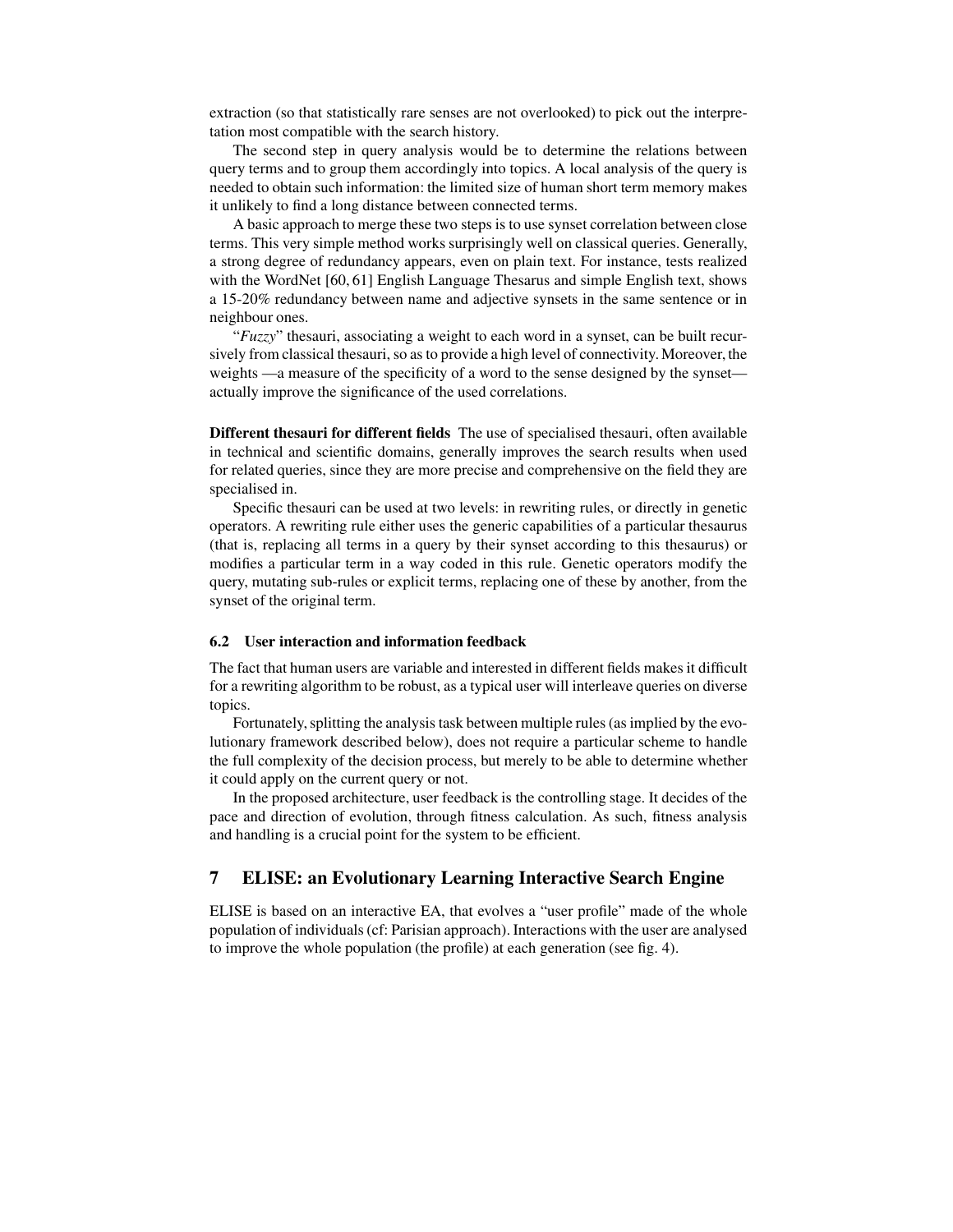The system has been designed to be transparent to the user. User queries are rewritten with the help of the user profile, then the database is searched with the set of rewritten queries and presented to the user as a list of documents, in the same way as any usual search engine. Information about "user satisfaction" is collected as the number of documents actually read by the user. This information is internally used by the EA as a fitness function.

ELISE can be used as an improving mechanism on top of any kind of search engine. The one used for experiments (see section 8) is SWISH++, [46], a basic public-domain boolean search engine, without any semantic expansion nor stemming tool.



**Fig. 4.** ELISE: A new query of the user is rewritten using rules generated from the user profile (evolved by the EA). The rules produce a set of queries that are presented to the data base and return results. The interaction with the user (viewed documents) is used to rate the rules and to update the fitness of the modules of the profile. A new generation is then produced by the EA.

#### **7.1 Encoding a profile in an EA population: genome and structure**

As EA performance strongly depends on the adequation between the genotype and the optimisation task to be performed —or, when applicable, the topology of the search space— the instruction set must be finely tailored to the context of query rewriting,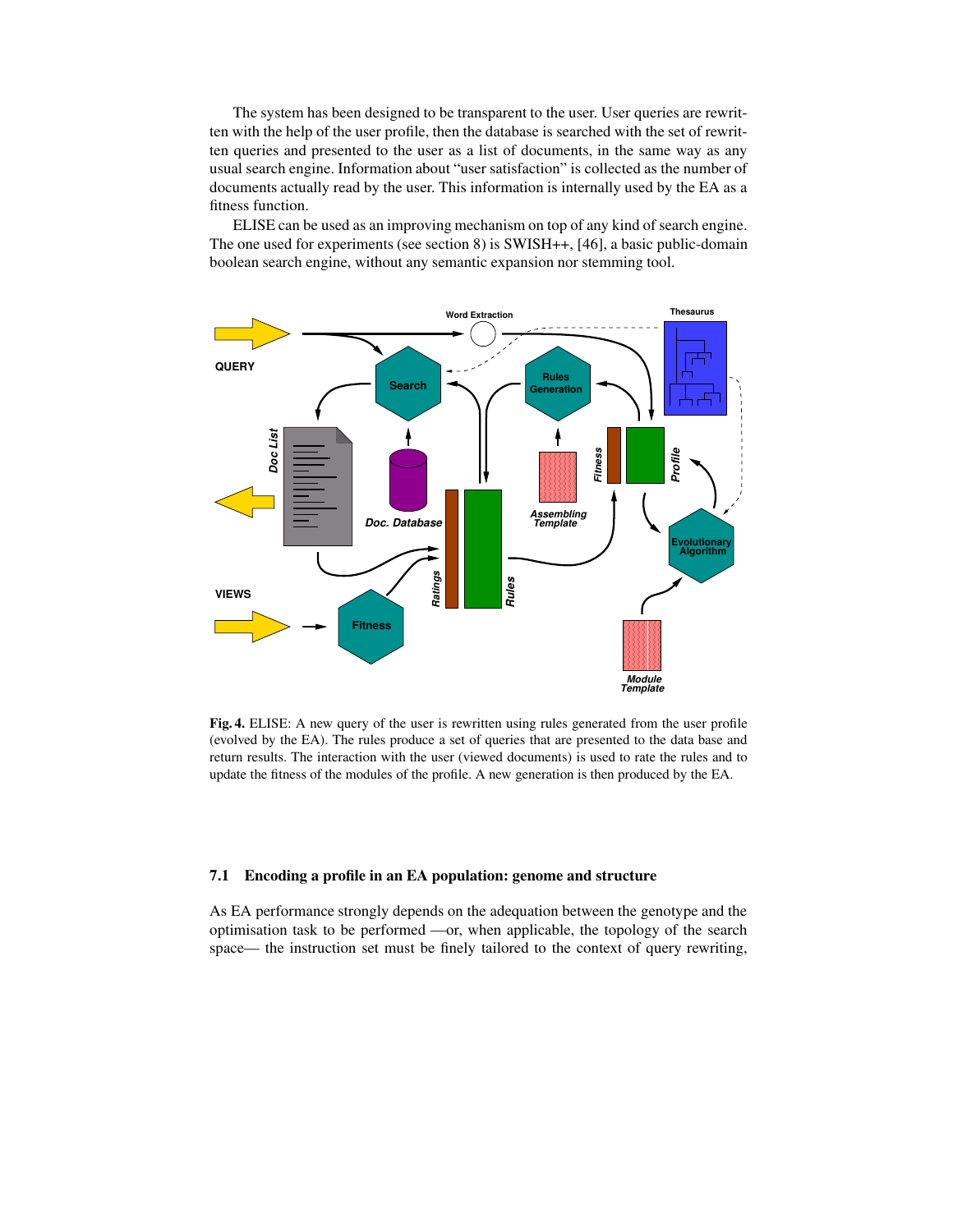calling for specific semantic tools, designed for an *in-depth* analysis of a short sequence of words.

The profile, i.e. the EA population, is used to modify the query of the user. Several possibilities have been considered as basic population components (Parisian approach):

- 1. evolving user-specific semantic networks (or thesauri),
- 2. evolving queries themselves,
- 3. evolving rewriting rules,
- 4. evolving smaller components of rewriting rules.

The first two choices would have implied some amount of off-line processing (limiting real time interaction).

Experiments with earlier versions of ELISE have shown that the third item was not a good choice: finding the right modification to apply to the query is too difficult a task without hundreds of trials. The tests showed that the search space was too large to be correctly sampled, resulting in at best random and at worst empty result sets.

Methods naturally used by human users when results are not good enough are generally the same, whatever the subject of the query. Users replacing terms by synonyms, excluding uninteresting terms that appear too often in the result list, etc. This means that even if a query is not related to the previous one, the refining methods evolved by the user still apply.

The current ELISE system therefore tries to do the same: evolve methods that will turn an original query into a better one, by evolving modules that will for instance expand the first word into its synonyms, then intersect the result with synonyms of the second word. A population of such small rewriting modules is evolved with the aim of maximising the number of modules that correspond to rewriting techniques the user likes most.

These small modules are then assembled into more complex rewriting rules in order to modify a complete query.

This structure is typical of a Parisian approach in the sense that the very difficult original problem (rewriting a complete query) is decomposed into interconnected subproblems that are much easier to solve.

**Evolving modules** The way small modules are coded has a strong impact on the efficency of the whole system. They need to inter-operate and their structure must allow them to be recombined and mutated so that they can be optimised efficiently.

Constraints can be described as follows:

- **–** A boolean query is essentially a tree, where terminals are query terms, and nodes boolean operators.
- **–** There is no theoretical limit to the complexity of such trees (i.e. depth) and as common web search-engine practice reveals, no meaningful empirical limit either.

This implies that it must be possible to process arbitrarily large sets of data, meaning that modelisations equivalent to finite automata (like tree-based codings used in GP) are not general enough.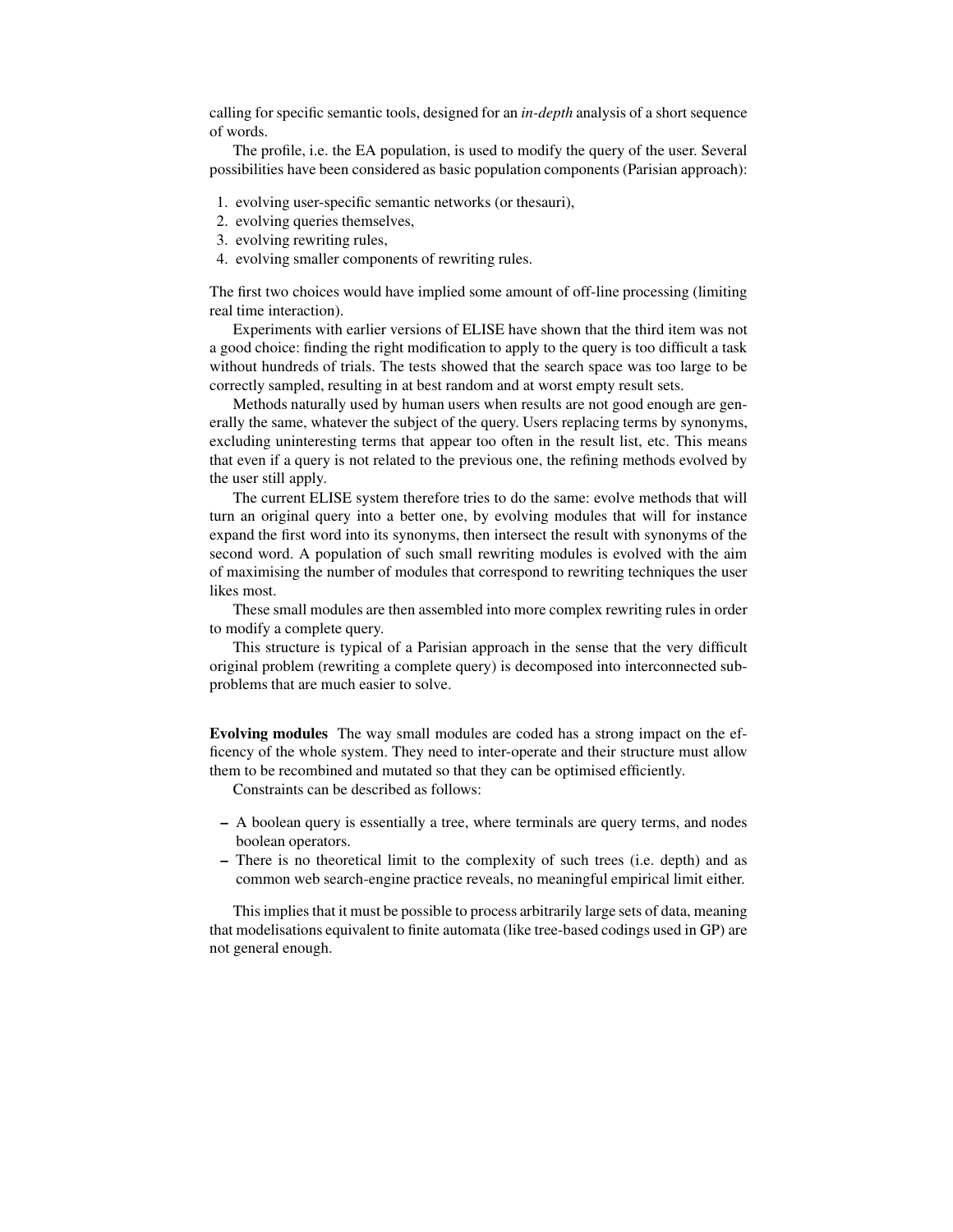Theoretically, RABIN automata (essentially, automata able to recognize infinite words described by  $\omega$ -rational expressions) should be enough, since the set of words recognized by the underlying search engine is finite [31, 30, 32]. But the size of the alphabets involved would make it impractical.

Additionally, the requirements of genetic operators (mutation / crossover) must be satisfied, as they need to operate on these program representations. In ELISE, this essentially means having a very lax coding structure, since it will be needed to cut and merge program sections or change elements and still obtain valid codings.

Finally, a RPL (Reverse Polish Lisp) structure —a particular case of stack-based languages— satisfies the constraint. It offers both the processing capabilities and a lax enough structure to suit the need of ELISE. It is also close enough to classical tree representations to make it possible to reuse an important part of the theoretical and practical tools developed throughout the history of genetic programming.

#### **7.2 OKit: A toolbox working on RPL structures**

As the generality and description capacity of program codings is a common problem in GP, a generic set of tools called *OKit* was developed to handle RPL structures, independently of the text-retrieval context [36]. In this representation, programs are lists, containing either terminals or sub-lists. Two types of terminals are available:

- 1. Instructions, that take arguments and put back results on a stack.
- 2. Character strings, that are simply pushed onto the stack when the program is run.

In this representation, there is no difference between data (e.g. queries to be transformed) and program parts.

The drawback of a lax syntax is that, depending on the set of instructions, some programs can not be guaranteed to run. However, evolutionary optimization has a wide range of tools to deal with invalid individuals and allowing for such transgressions in many cases actually benefits to the efficiency of optimisation algorithms.

**Instruction set** If the representation is general enough to be usable in most genetic programming cases, the necessary adaptation to the specificities of the problem lies mainly in the creation of an appropriate set of instructions. While the basic stack operations need to remain present in most applications (duplication or deletion of an element, list operations...), a set of instructions able to operate on the particular data that is dealt with is needed. In ELISE, this mainly consists in semantic operations (sense or concept lookups in a semantic network, returning sets of terms) and tree operations (since queries have a tree structure).

Semantic instructions actually reflect the diverse flavours of term expansion that can be based on a semantic network.

Tree operations consist of:

- **–** conditionals, based on a particular value of the root node,
- **–** splitting instructions, that can break a tree into subtrees,
- **–** merging instructions, that join two subtrees into a single one with a given root node value.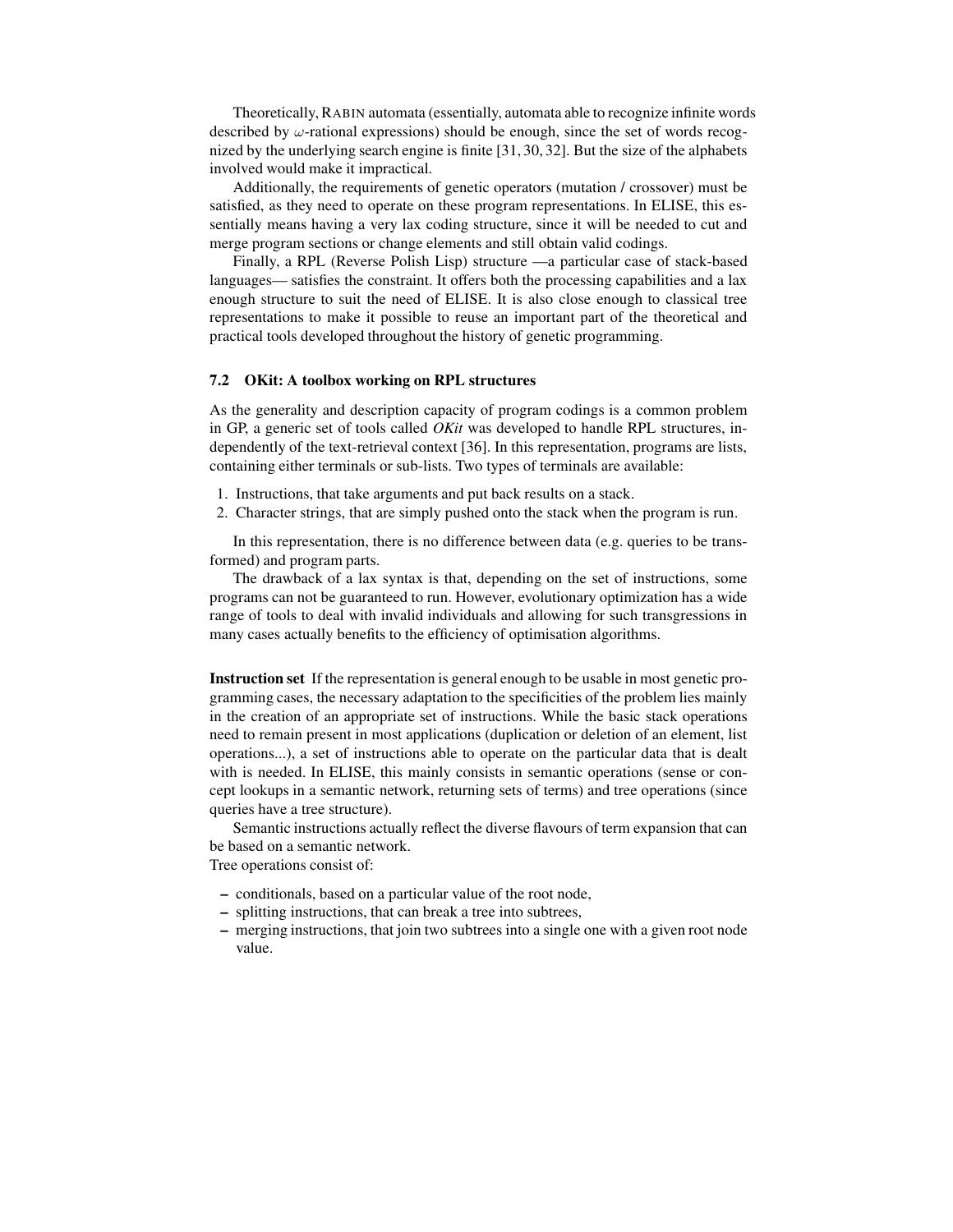Moreover, it is possible to take advantage of the similar structure shared by data and program code in this representation, by introducing mapping instructions, that will apply a list (i.e. program) on every node or every terminal, of a query. As this type of instruction enlarges considerably the description space of the coding, which is also the search space of the ELISE learning machine, mapping instructions should be used with care.

#### **7.3 Modules initialisation**

Initialisation templates are used to create a minimal proportion of reasonable modules (30%), the rest of the initial population being made of randomly generated modules.

Then, of course, artificial evolution takes over and the modules of the best rules are rewarded through the fitness function.

#### **7.4 Variation operators on modules**

To produce a new module from two parents modules, mutations are performed on both parents, after which a crossover is performed between them. A "migration" operator (that tries to repair a possibly unfeasible module) is then applied to the result of the crossover.

As explained earlier, a module is a program part. Even with the lax syntax that is adopted, some of the modules fail to run. While keeping unfeasible individuals may be seen as a reservoir of unexpressed genes, the occurrence of such individuals should remain low.

Consequently, genetic operators must be designed so as to produce valid structures most of the time. This means essentially taking into account instructions arity and input types when doing mutations or crossover, as well as "repairing" discrepancies when needed, by introducing extra arguments or ignoring others, as required to keep valid signatures of input and output mutated or recombined instructions.

Therefore, three types of mutation operators are used, with distinct probabilities:

#### **Local, intra-class mutation** that replaces:

- **–** a character string by another term connected to it in the semantic network that is used,
- **–** or an instruction by another with the same prototype (i.e. the same arity and type signature).

### **Local, inter-class mutation** that:

- **–** changes an instruction into another, with a different prototype, repairing the resulting module as above,
- **–** or turns an terminal into another terminal of a different type altogether (i.e. changing an instruction into a character string).

#### **Global (structural) mutation** that changes

- **–** the structure itself of the module, by replacing an terminal by a list,
- **–** or the opposite.

Following the same idea, two types of crossover are used: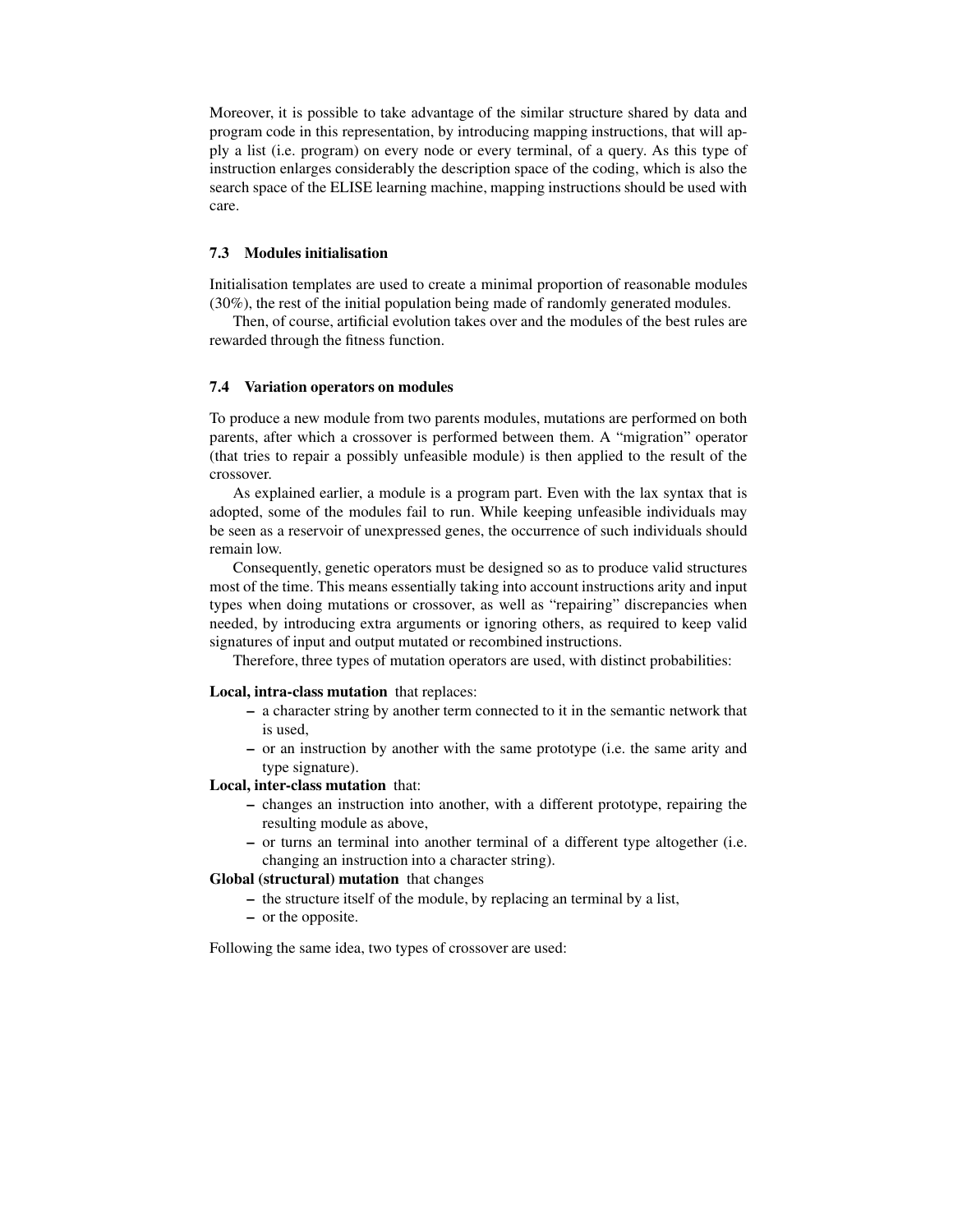**A local version** will not descend into sublists leaving them unchanged, **A global version** will also apply a crossover in sublists when possible.

These crossovers rely on the same mechanisms as those used for bit strings (remember that modules are lists, too): cut points are positioned randomly along the two parents lists and list sections are exchanged in alternance. One of the modified lists is then taken as result of the crossover.

In order to keep a low proportion of invalid individuals, a *migration* operator is added to the usual mutation and crossover operators, that actually repairs the most obvious incompatibilities in the module, thus bringing it closer to the set of feasible individuals. This is generally enough to ensure that the individual will be usable in most cases.

#### **7.5 Examples**

#### **Example of modules** :

```
[ «VOCGEN» "metabolic disorder" «VOCSYN» «#AND» ]
[ [ «SPLIT» "acetic acid" «VOCGEN» «#AND» «#OR» ] «IFOR» ]
```
Initially, the original user query is placed on top of the stack. In Reverse Polish Notation, the first module gets interpreted as follows :

- **–** VOCGEN: generalises all the terms of the query.
- **–** "metabolic disorder": Pushes the term "metabolic disorder" on top of the stack.
- **–** VOCSYN: finds synonyms for what is on top of the stack, i.e. "metabolic disorder."
- **–** #AND: restricts the generalisation of the terms of the query to those that also are synonyms of "metabolic disorder", meaning that only documents containing synonyms of "metabolic disorder" will be retrieved.

As for the second one:

- **–** [ : grouping operator meaning we are entering a subroutine.
- **–** SPLIT: cuts the original query in two parts, separating the two operands of the higher boolean operator. The stack now contains two subqueries that were the operands of the top operator that has been removed.
- **–** "acetic acid": Pushes the term "acetic acid" on the stack.
- **–** VOCGEN: Generalises the item on top of the stack (i.e. "acetic acid" in this case).
- **–** #AND: Restricts the scope of the second operand of the operator removed by the SPLIT to documents containing generalisations of "acetic acid."
- **–** #OR: Group the new modified second operand with the orginal first operand using an OR.
- **–** ] : Closes the subroutine, that will now appear on top of the stack.
- **–** IFOR : Applies the above subroutine to the query, if and only if its top operator is an OR.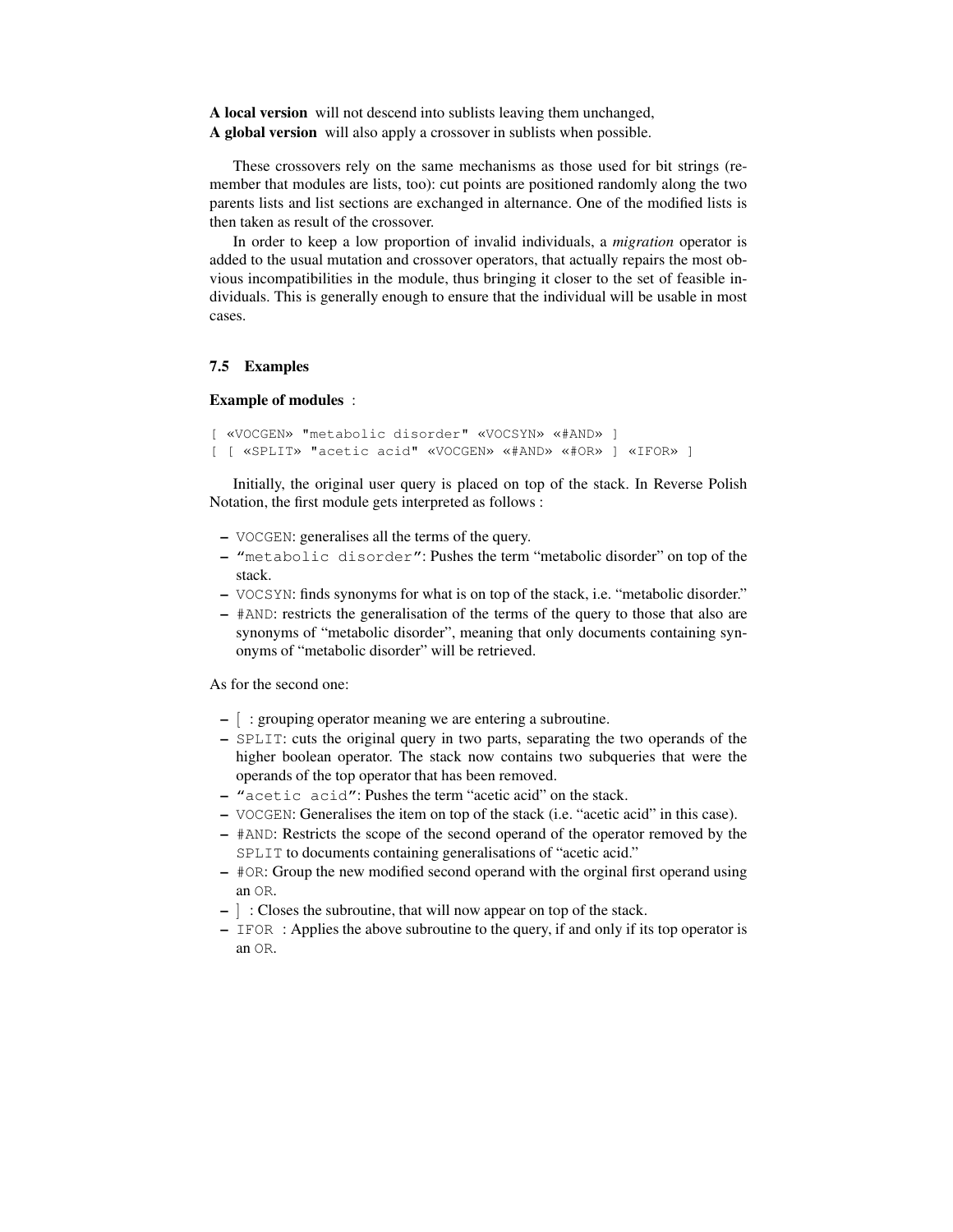**Examples of mutations** A mutation of the first module is for instance:

[ «VOCGEN» "paramyxoviridae infections" «VOCSYN» «#AND» ]

This particular result was obtained with a semantic operation on the "metabolic disorder" terminal.

Another mutation, on the second module, has given:

[ [ «SPLIT» "acetic acid" «VOCGEN» «#OR» ] «IFAND» ]

This is a result of replacing instructions inside their class, as well as removing the AND operator.

In this case, the scope restriction introduced by the AND operator has been replaced by a scope generalisation, meaning that documents containing "acetic acid" or any of its generalizations will also be retrieved.

Then, the two operands that have been split are not grouped any more, since an operator has disappeared. When the group is exited with the ], two subqueries are on the stack: the second operand that has been modified, and the unmodified first operand of the original query.

Finally, this new mutated module will now operate only on queries featuring an AND as top operator.

**Example of a crossover** A crossover between both mutated modules could read:

[ [ «SPLIT» "acetic acid" «VOCGEN» «#OR» ] «IFAND» «VOCSYN» «#AND» ]

The result is a module that will perform all the operations described above, to which synonyms of all the terms of the second operand are added before it is grouped with the unchanged first operand with an AND operator.

#### **7.6 Assembling modules into rewriting rules for profile evaluation**

The initialisation step is important in order to provide reasonable answers, even with an initial non-evolved user profile.

Therefore, the more complex rules built from the modules presented above use a set of templates that perform various plausible combinations of two or three modules *via* the set of boolean operators available in the underlying search engine (for example "AND," "OR," "NO" and maybe "NEAR" or "LIKE", as well as "VOCSYN", "VOC-GEN" and others).

Modules are chosen with a stochastic selector (tournament) in order to favour the expression of good modules in the derived rules.

#### **Example:**

[ @ @ «#AND» ] [ @ «VOCSYN» ]

@ stands for a selected module. The first template groupstwo modulestogether with the "AND" operator, while the second one creates a synonym expansion of a module.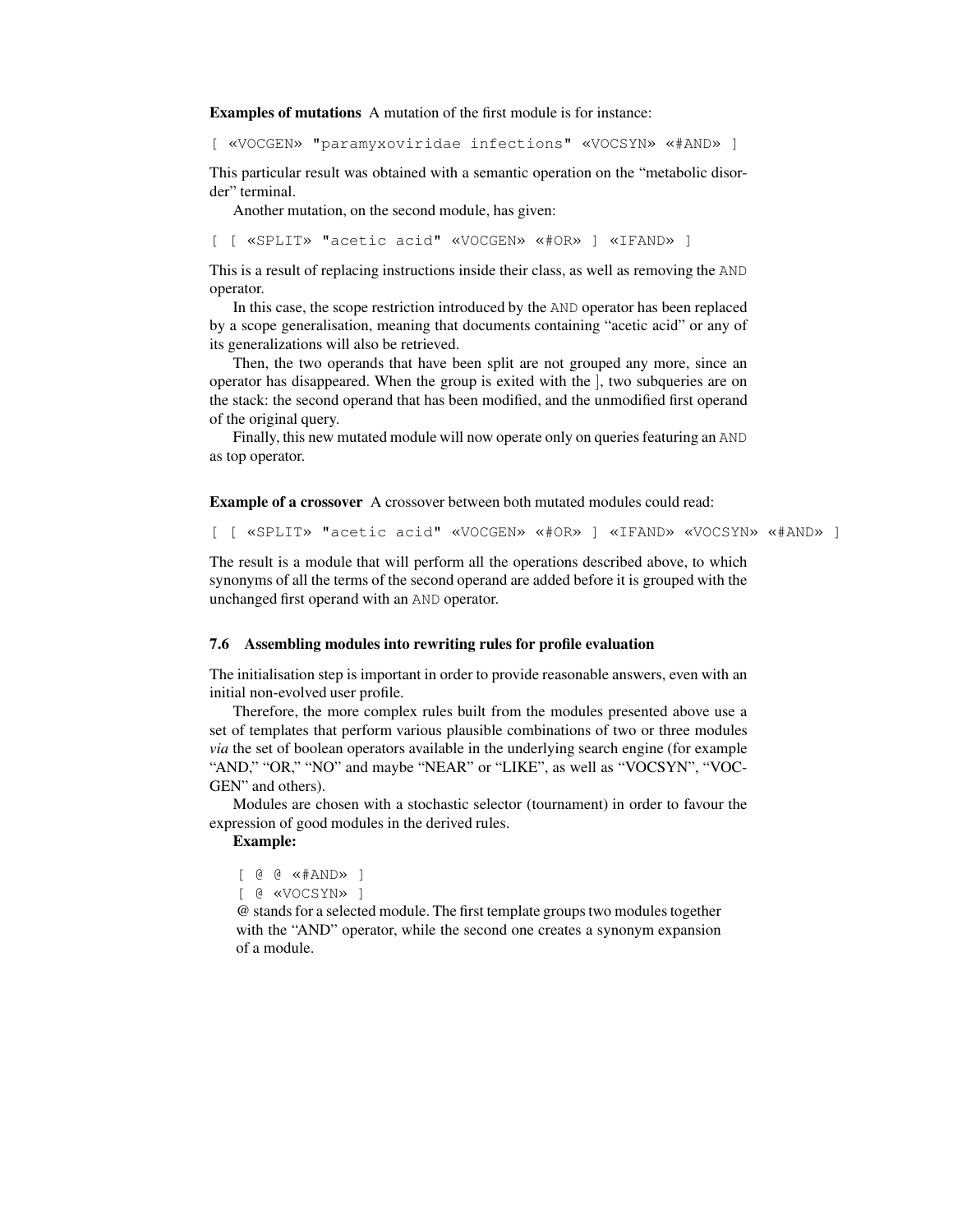In the results presented below, 50 rules are created, that retrieve 50 different sets of documents. The untouched original query is also added to these rules so as to be sure that the system is really an addition to the basic search engine.

The problem is now to efficiently use the meager pieces of information collected from the interaction with the user. The situation is typically that of a low feedback, the only information available being which and how many documents have been viewed by the user. In the Parisian Approach paradigm, there are two fitness functions: a global one, corresponding to the global evaluation (number of viewed documents, for instance), and a local fitness function (fitness of each module).

The current proposed solution is to associate two counters ( $C_{retrieved}$  and  $C_{count}$ ) to each module of the population. The results presented below use the CFD benchmark (see section 8 below), which allows to determine the precision and recall rate for each query. These quantities are translated into a bonus that is worth *Recall\_rate* + $\alpha^*$ *Precision*.

As the algorithm keeps track of which module is used in which rule that retrieved which document the calculated bonus is added to the  $C_{retrieved}$  counter of the modules that participated in the production of interesting documents, while their corresponding  $C_{count}$  counter is incremented by 1 whenever they have been used to construct a rule.

The fitness of each module is therefore the  $C_{retrieved}/C_{count}$  ratio, measuring the mean efficiency of the module when it is used.

#### **7.7 Engine parameters**

As is often the case in the Parisian Approach paradigm, elitism is quite massively used, in the sense that a significant part of the population (the 70% top ranked modules) is transmitted unchanged to the next generation. These 70% best modules represent the core of the user profile that must not change quickly.

Mutation and crossover rates used for the generation of the 30% remaining modules are respectively set at 30% (per gene) and 80% (per individual). The typical module population size is 50.

#### **8 Tests and Results**

Tests presented in this section have been performed automatically on the Cystic Fibrosis Database (CFD)[7], using a basic boolean search engine (SWISH++ [46]). The semantic operators are based on a medical oriented thesaurus: MeSH [33].

Automatically testing such an interactive system is of course extremely difficult (especially with respect to the "user satisfaction" quantity). However, an automatic test remains interesting in the sense that it allows to gather statistics rather easily. The CFD benchmark consists of 1239 documents published from 1974 to 1979 discussing a specific topic (cystic fibrosis aspects). A set of 100 queries exists, that come along with the relevant documents that should be retrieved by each query.

Therefore, the global recall rate and precision of the system can be precisely measured by comparing the returned document set to the documents that should have been retrieved.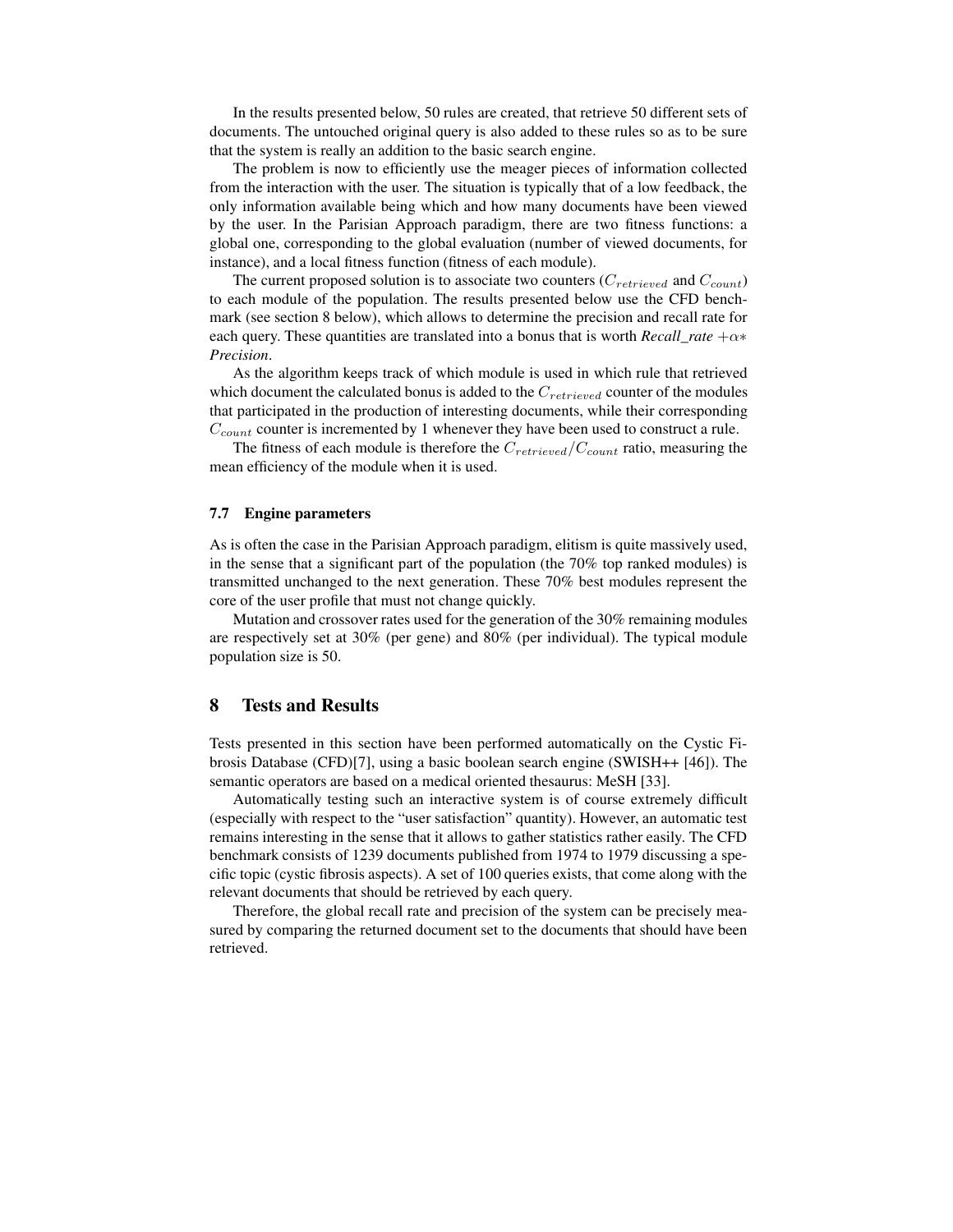

**Fig. 5.** Cumulated mean recall rates of the underlying boolean search engine (dashes), of ELISE (solid line), and of ELISE for queries for which the underlying search engine returns no answer (dots).

#### **8.1 Search performance**

Figure 5 presents three curves: The bottom one is the cumulated mean recall rate of the basic search engine (SWISH++) on the original query, showing that in average, searches made on the words of the query only retrieve 10% of the documents that should have been found.

The top curve is the cumulated mean recall rate of ELISE. After some hesitations corresponding to the initial learning stage, ELISE is capable, after 18 queries only, of finding around 40% of the interesting documents. This percentage keeps rising up to 45% at the end of the test of 140 queries, (i.e. 140 generations of the Parisian EA).

The most interesting curve is however the middle one, that shows the recall rate of ELISE on the queries on which SWISH++ retrieved no relevant document.

This curve somehow represents the added value of the ELISE system over a boolean search engine. The relevant documents that have been found were retrieved only thanks to the modules and rewriting rules of the ELISE system.

The fact that this curve is rising shows that positive evolution takes place in the modules. If the modules had evolved randomly without learning a user profile (interested in CFD, in this case), the curve would have looked flat, like the bottom curve of the SWISH++ boolean search engine.

Figure 6 presents the same set of cumulated mean curves showing precision.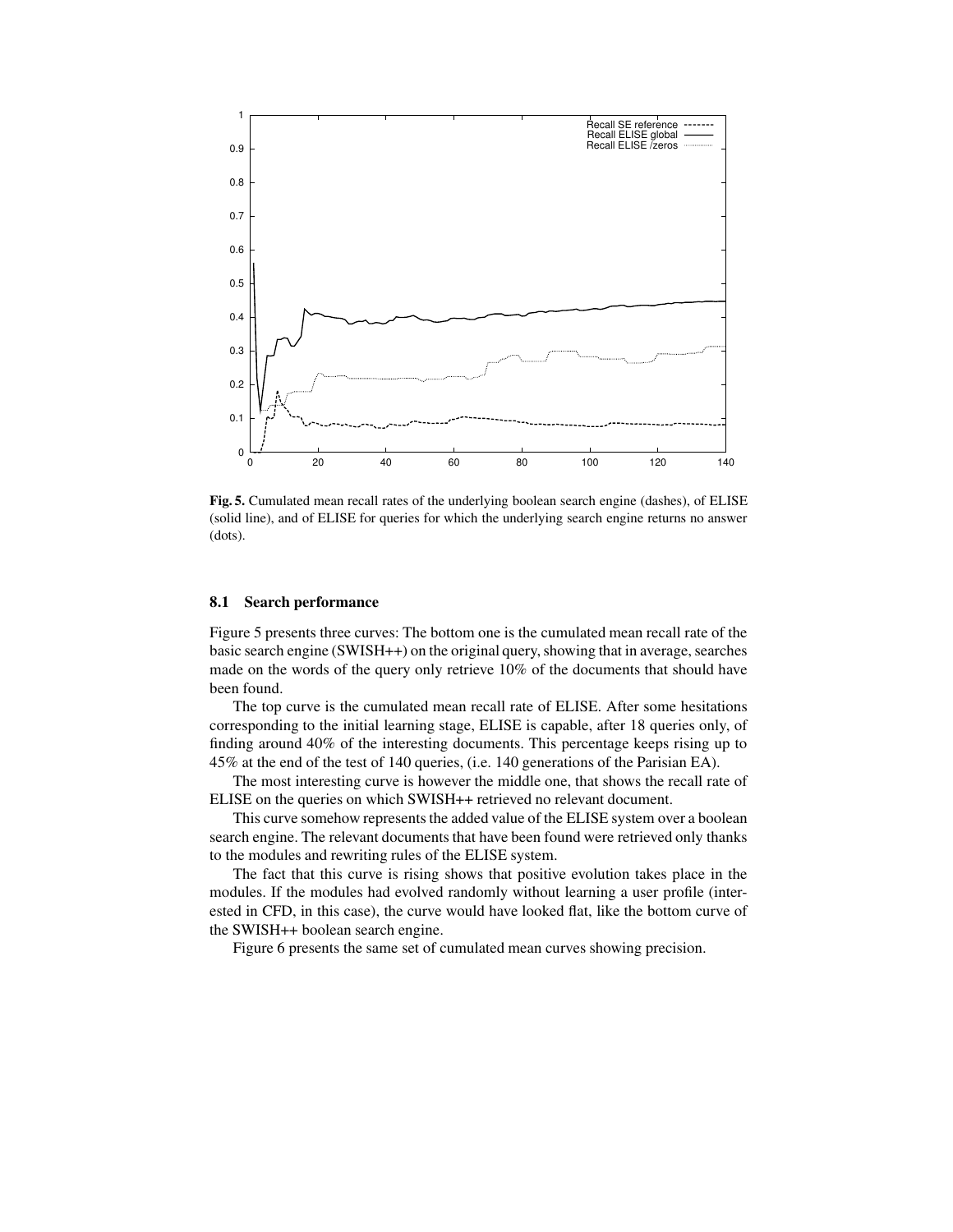

**Fig. 6.** Cumulated mean precision of the underlying Boolean Search Engine (dashes), of ELISE (solid line), and of ELISE for queries for which the BSE returns no answer (dots).

The top curve is now that of the boolean search engine. On the contrary of recall rate (that was very poor as the BSE only retrieves documents that contain all words of the query) precision is quite high as it is unlikely that documents that are totally unrelated to the query will contain all the words of the query.

The middle curve is that of ELISE, which provides a much lower precision than the basic seach engine. This behaviour was expected, since queries have been rewritten specifically in order to decrease precision in favour of diversity in the retrieved documents.

The bottom curve now corresponds to the precision of the ELISE system for queries on which the boolean search engine returned no answer (i.e. on which the query was so badly formulated that no interesting document contained all words of the query). The fact that this curve is lower than that for which the query is better formulated shows that ELISE does not return documents at random based solely on its evolved modules. Better formulating a query does indeed give a better precision, even with the complex ELISE rewriting system.

Figure 7 shows the evolution of the best and mean fitness of the modules. Interestingly enough, the mean fitness does not increase until generation 40. Some of the best modules of the final population (after 140 generations) are detailed and explained below.

[ «\_DATA\_» "artery, ciliary" «#OR» ]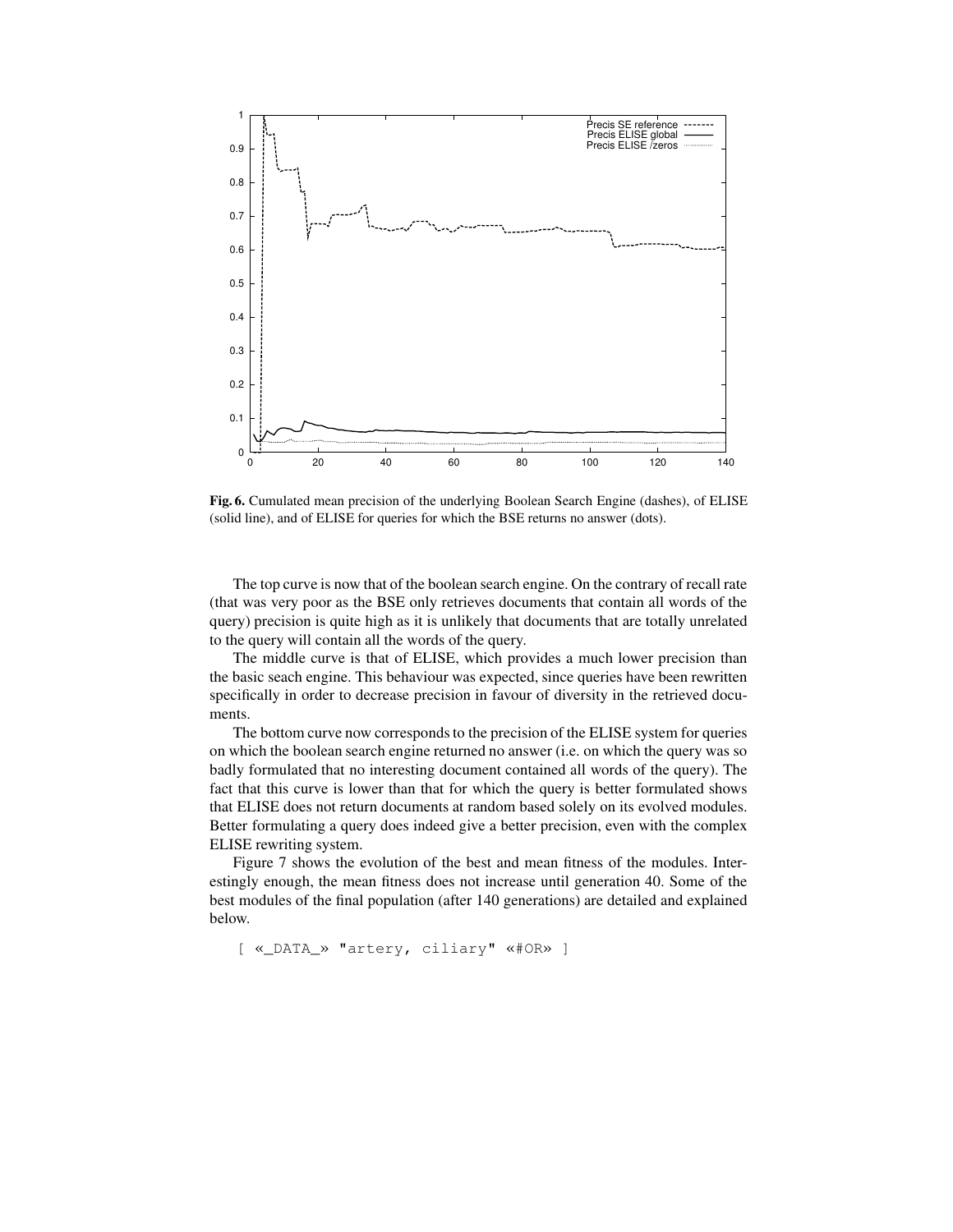

**Fig. 7.** Evolution of the fitness of the modules : best individual (dashes) and mean fitness for the whole population(solid line).

Returns documents obtained from the original query, plus documents about "ciliary arteries." This is a generalisation (extension of the scope) of the original query.

```
[ «#NOT» "ananase" «SPLIT» ]
```
Performs a search for documents about "ananase," while ignoring the original query (!)

```
[ «_DATA_» "arteries, ciliary" «#AND» ]
```
Among documents obtained from the original query, this module returns only those about "ciliary arteries." This is a restriction of the original query.

[ «\_DATA\_» "artery, ciliary" «VOCGEN» ]

Performs a search for documents having to do with "ciliary arteries" or generalisations of this concept, in the set of documents returned by the original query.

```
[ «_DATA_» "dayto anase" «#OR» ]
```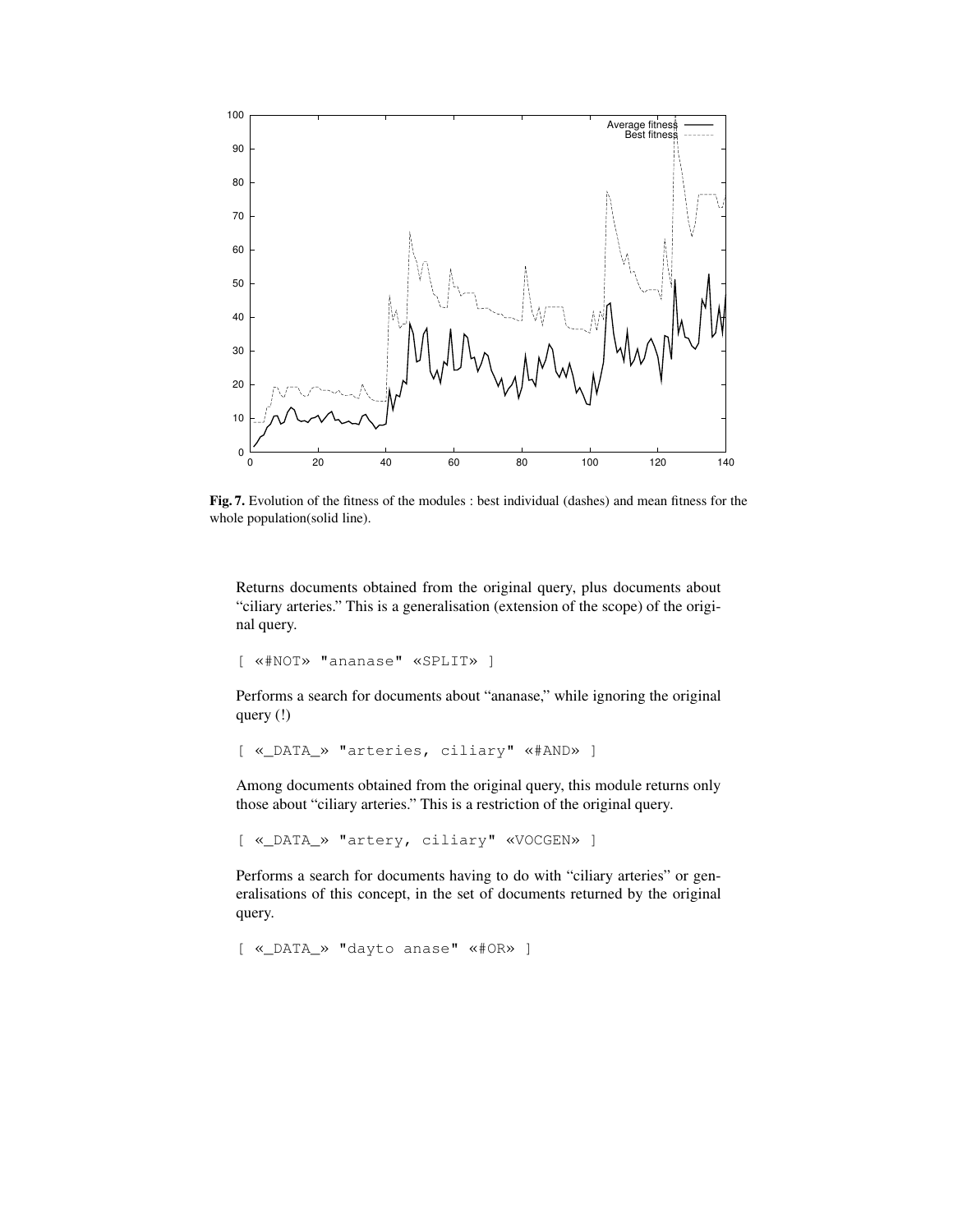Performs a search for documents about "dayto anase," and appends them to those returned by the original query.

[ «SPLIT» "bromelain" «#VOID» ]

Uses the implicit operator of boolean search engines (that is, generally a loose "and") to restrict the scope of the right part of the original query (i.e. at the right of the root boolean operator).

Evolved terms used in these modules seem to be in connexion to the CFD topic, while not being mentioned in the 140 queries that were submitted to ELISE.

The evolved modules, along with the submitted queries, have been shown to Thierry Prost, medical practicioner. His analysis is the following:

*The terms present in the modules of the ELISE system after 140 generations contain in particular a whole set of enzymes (ananase, dayto anase, traumanase, bromelains, etc) used in various pathologies as anti-inflammatory agents. This set draws the attention to:*

- *1. the use of enzymes in the cystic fibrosis-like pancreatic substitute, to compensate for the malabsorption due to the attack of this organ by the disease,*
- *2. and to the therapeutic role played in the fluxing of bronchial secretions —even if in this case, they are of other enzymatic kinds.*

*The absence of recent work indexed in Medline on these particular enzymes (no relevant references found after 1997) is probably due to the old age of the base having been used for the tests.*

*If the relationship with the term "ciliary arteries" and its derivatives is less obvious and straightforward (hypothesis: ocular arterial disease is frequent in diabetes, itself frequent in cystic fibrosis) this type of approach has the merit to give hints and tracks of reflexion to the practitioner or researcher and to draw attention to ignored aspects of the studied pathology.*

*Because of the sheer mass of indexed data, this step is indeed quite original and very much complementary to the traditional output of search engines which aim more at drawing up inventories of fixtures of current knowledge or recent work, rather than to open new fields of research.*

This analysis seems to show that the ELISE system hosts unexpected keywords in its modules, that might potentially provide lateral thinking capabilities to conventional search engines.

#### **8.2 Evolutionary behaviour**

Using the Parisian evolutionary paradigm allows ELISE to be efficient with a very simple architecture. Emphasis has been made on tailoring genetic operators for the dedicated task of evolving programs. In particular, shielding emergent structures from disruptive evolutionary effects, exploring variations around performant modules have been prevalent in the conception of these operators.

However, the genetic engine itself has been kept very simple, and does not make use of the numerous schemes elaborated to counter some drawbacks of genetic programming. Analysing the evolutionary behaviour of ELISE during the experiments on the CFD (cf. below) show that most of these do not appear in this context.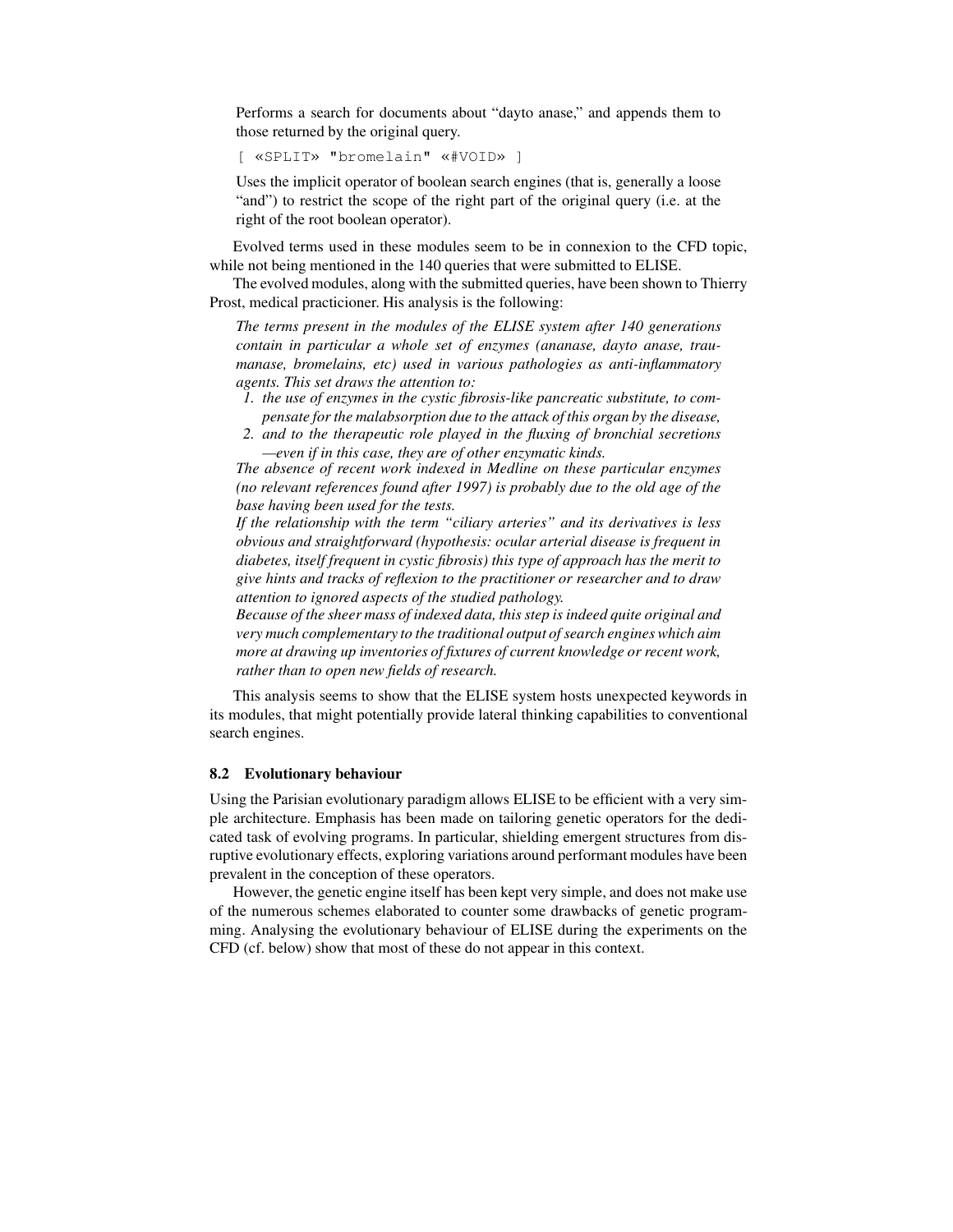**Diversity** The notion of distance between individuals is very difficult to implement, particularly so in interactive evolution. The design of the ELISE prototype has therefore let aside any consideration of diversity management, that can be implemented using techniques such as niching or sharing.

In most EA applications, evolution will tend to duplicate (with insignificant variations) the best individuals to fill the population. When mutation remains a "local" operator (i.e. mutated offspring remain close from their ascendants) this can slow down considerably, or even freeze, the evolution.

This effect can be limited easily in the Parisian paradigm. The local fitness can be easily tailored to include a proximity penality.

If this proximity information originates in a genotypic comparison, it provides an easy implementation of sharing techniques in the Parisian context. However, a phenotypic comparison can also be used. In ELISE, this would lead to comparing returned document sets at each query, and integrating the distance between these sets for each module into its fitness.

Comparing the semantic content of modules and queries in the CFD set shows that modules are specialized to handle subsets of queries, related to particular topics. For a given query, modules that are not specific will receive a very small reward at this generation. As a consequence, it is likely that they will not be selected to create children, even if there is a good chance they are kept in the next generation.

This can be seen practically by analysing the respective age of the best individuals, and the length of their bloodlines. High fitness individual are generally young, and have short bloodlines. High fitness is thus very temporary, but medium fitness individuals, that remain longer in the populations, mecanically receive lower rewards. This ensures they do not fill the population, allowing creative individuals to emerge.

This variability limits the need for diversity management techniques in the evolutionary engine.

#### **8.3 Code growth and redundancy**

Bloat is often considered as a plague of variable-length genome approaches. An alternate interpretation in GP presents introns as necessary buffers to protect emergent structures from evolutionary damage.

In any case, bloat and introns are often subject to a careful analysis in GP applications. However, tests on ELISE show that bloat does not appear, whatever evolutionary parameters were chosen. In fact, an analysis of the largest individuals whenever they appeared showed that most of them where "infeasible" individuals, that would not run on most of the queries they had to process.

In ELISE, combining the natural penality against infeasible individuals and global operators thus leads to an implicit penality against large individuals. While not forbidding explicitely arbitrarily large individuals, this has the effect of limiting code growth.

#### **9 Conclusion and future work**

This papers shows that it is possible to use evolutionary techniques to refine search engines in the framework of scientific publications related to medecine, biology and bio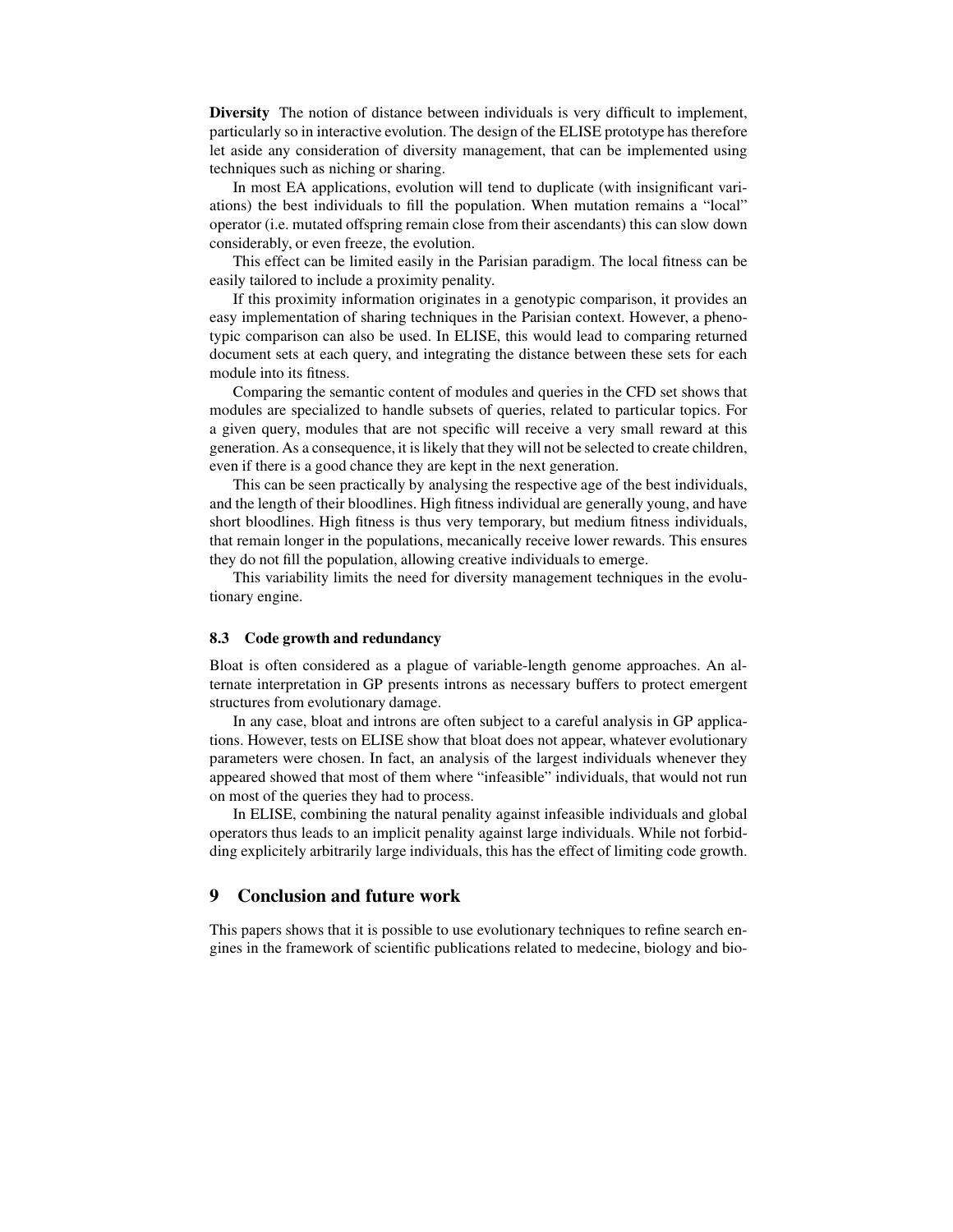chemistry. The tests presented in this paper above a basic boolean search engine show that the system is able to adapt (improve its recall rate) and discover new associations.

This work has been driven by tests on relevant benchmarks. However, due to the eminent user-related nature of the fitness function, only real-world testing will shed light on parts of the system that should be modified or upgraded.

Real-size experiments will be conducted soon on real databases with a more efficient underlying search system at Novartis-Pharma (Ulix search engine, [55]). Conditions will therefore be quite different from test benches, and hopefully user feedback will be of good enough quality to guide future developments. The present system must therefore be open and versatile enough so that modifications do not require drastic changes in the structure of the algorithm.

Many things remain to be done, even though ELISE is already a functional prototype:

**Diversity control** A major component of Parisian approaches, which once again appears as crucial in the test presented in this paper, is the diversity control of the population of modules. It is based on a sensible measurement of the distance between individuals with respect to the problem and keeping in mind the computational cost.

This point has been temporarily simulated in the current implementation by artifically increasing probabilities of operators that usually increase genetic diversity. However this problem has to be considered carefully for the real-life experiments to come.

**Level of abstraction** Until now, methods have been suggested to improve information processing with EAs under the assumption that this information was only of a quantitative nature, directly convertible into fitness. However, since the system deals with texts and senses, document and query analysis provides essentially semantic information.

This "higher level" intelligence could also be used to steer the evolution toward regions of interest, as determined by the analysis of the document-to-query relation. Several experiments using symbolic information to steer the evolution have proved highly successful (for instance [40, 13, 34, 41, 45, 13, 40]). Most of these use this information to alter the behaviour of genetic operators, putting forward particular genetic constructs.

**Thesauri** To enlarge the semantic scope of genetic operators and instructions, multiple thesauri should be used, like MeSH, but also EmTree[16] and WordNet [61] or even dynamically built user specific and fuzzy thesauri.

For instance, a dynamic thesaurus, generated from the analysis of term relations in queries and visited documents, could be used to determine term mutations in the rules, favouring recently extracted terms over coordinated terms produced by reference thesauri. To be exploited to full potential, this method will need much fine-tuning.

**Ranking and aggregation of results sets** Right now, ELISE produces multiple queries out of the single query written by the user. Therefore, several sets of documents are retrieved by the underlying search engine for each query.

Results aggregation is therefore necessary, with the important task of producing a relevant ordering for the final set that is presented to the user. Ordering is a de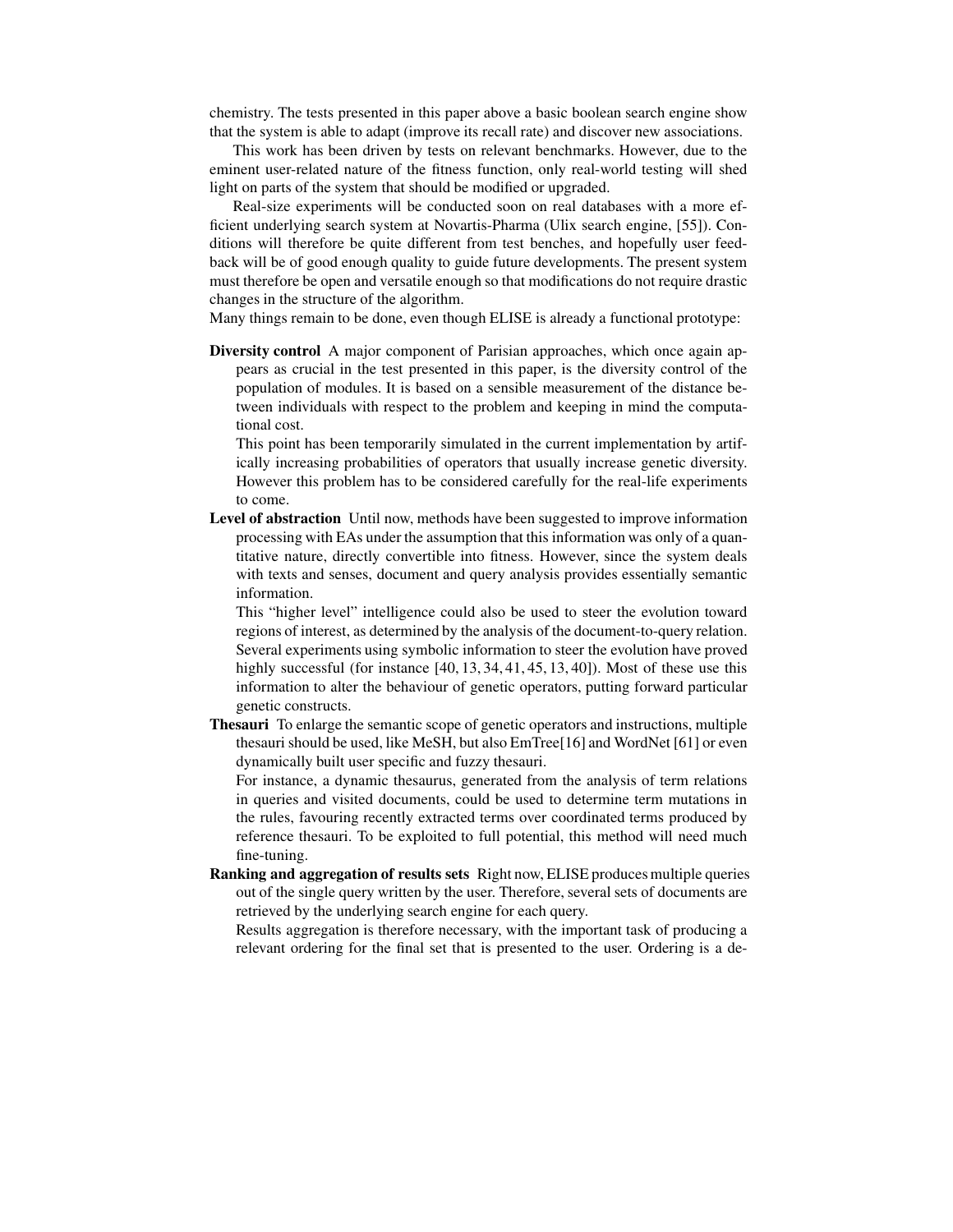terminant part of user interaction [49], since users will seldom consult documents beyond the first twenty.

Despite its importance, the current prototype of ELISE does not yet attempt to solve this problem, as any test until now could only be conducted with machine-readable benchmarks, where ordering is not taken into account.

Ordered sets resulting from the different queries passed to the search engine are therefore simply interleaved, so that the best matches for each sets are presented to the user.

#### **Acknowledgements**

The authors are grateful to Thierry Prost, MD, PhD, for his educated analysis of the innards of ELISE.

### **References**

- 1. W. Banzhaf, "Interactive Evolution," in *Handbook of Evolutionary Computation*, 1997, Oxford University Press.
- 2. A. Boumaza and J. Louchet, "Dynamic Flies: Using Real-Time Parisian Evolution in Robotics," In *EVOIASP 2001*, Lake Como, Italy, 2001.
- 3. R. J. Brachman "What's in a Concept: Structural Foundations for Semantic Networks," *International Journal of Human-Computer Studies* 9, 1977
- 4. C. Brouard "Construction et exploitation de réseaux sémantiques flous pour l'extraction d'information pertinente: le système RELIEFS," PhD. Thesis, LIP6, Université Paris-6, 2000
- 5. E. Cantu-Paz and C. Kamath, "On the use of evolutionary algorithms in data mining," In Abbass, H., Sarker, R. and Newton, C. (Eds.) *Data Mining: a Heuristic Approach*, pp. 48- 71. Hershey, PA: IDEA Group Publishing, 2002.
- 6. E. Cantu-Paz, C. Kamath, "On the use of Evolutionary Algorithms in Data Mining," in *Data Mining: a Heuristic Approach*, H. A. Abbass, R. A. Sarker and C. S. Newton (Eds), Idea Group Publishing, 2001.
- 7. Cystic Fibrosis Reference Collection, http://www.sims.berkeley.edu/ hearst/irbook/cfc.html
- 8. J. Chapuis, E. Lutton "ArtiE-Fract: Interactive Evolution of Fractals," *GA '01, Generative Art Conference*, Milano, Italy, 2001
- 9. H. Chen, "Machine learning for information retrieval: neural networks, symbolic learning and genetic algorithms," JASIS vol. 46 (3), *Journal of the American Society for Information Science and Technology*, April 1995.
- 10. H. Chen "Machine Learning for Information Retrieval: Neural Networks, Symbolic Learning and Genetic Algorithms," *Journal of the American Society for Information Science*, 1995
- 11. H. Chen, G. Shankaranarayanan, L. She and A. Iyer, "A Machine Learning Approach to Inductive Query by Examples: An Experiment Using Relevance Feedback, ID3, Genetic Algorithms and Simulated Annealing," JASIS vol. 49 (8), *Journal of the American Society for Information Science and Technology*, June 1998.
- 12. P. Collet, E. Lutton, F. Raynal, M. Schoenauer, "Polar IFS + Parisian Genetic Programming = Efficient IFS Inverse Problem Solving," In *Genetic Programming and Evolvable Machines Journal*, Volume 1, Issue 4, pp. 339-361, October, 2000.
- 13. L. Davis "Adapting operator probabilities in Genetic Algorithms," *ICGA '89, International Conference on Genetic Algorithms and their Application*, 1989.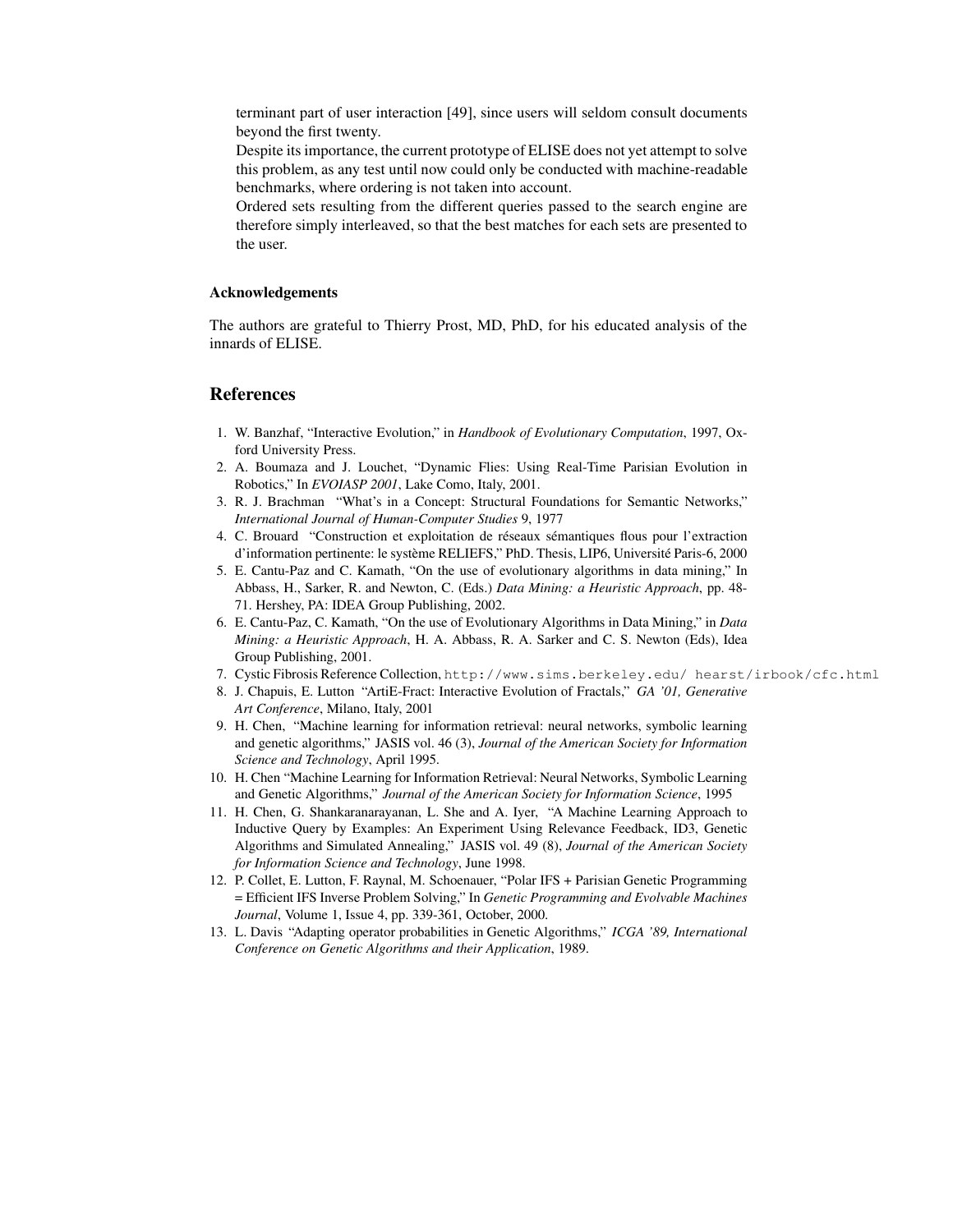- 14. S. Deerwester, S. T. Dumais, G. W. Furnas, T. K. Landauer, R. Harshman "Indexing by latent semantic analysis," *Journal of the American Society for Information Science*, 1990.
- 15. A. Dix, "Interactive Querying, locating and dicovering information," *Second Workshop on Information Retrieval and Human Computer Interaction*, Glasgow, 11th September 1998, http://www.hiraeth.com/alan/topics/QbB/
- 16. EMBASE, the Excerpta Medica database Elsevier Science, Secondary Publishing Division, New York
- 17. D. J. Foskett. "Thesaurus," *Readings in Information Retrieval*, K. S. Jones, P. Willet, M. Kaufmann Publishers, San Fransisco, 1997
- 18. A. Freitas, "A survey of evolutionary algorithms for data mining and knowledge discovery," to appear in: Ghosh, A.; Tsutsui, S. (Eds.) *Advances in evolutionary computation*, Springer-Verlag, 2001, citeseer.nj.nec.com/freitas01survey.html
- 19. A.A. Freitas, "Data Mining with Evolutionary Algorithms: Research Directions," AAAI Worshop, Technical Report WS-99-06, ISBN 1-57735-090-1, The AAAI Press, 1999.
- 20. A.A. Freitas, "A survey of evolutionary algorithms for data mining and knowledge discovery," To appear in: A. Ghosh and S. Tsutsui. (Eds.) Advances in Evolutionary Computation. Springer-Verlag, 2002. http://www.ppgia.pucpr.br/ alex
- 21. D. A. Goldberg "Genetic Algorithms in Search, Optimization and Machine Learning," *Addison-Wesley Publishing*, 1989
- 22. M. D. Gordon, "Probabilistic and Genetic Algrithms for Document Retrieval," *Communications of the ACM* 31, pp 1208-1218, 1988.
- 23. T. Hofmann "Probabilistic Latent Semantic Indexing," *SIGIR '99, International ACM SIGIR Conference on Research and Development in Information Retrieval*, Berkeley, USA, 1999
- 24. J.-T. Horng and C.-C. Yeh, "Applying Genetic Algorithms to QUery Optimisation in Document Retrieval," *Information Processing and Management* 36, pp 737-759, 2000
- 25. S. Kamohara, H. Takagi and T. Takeda, "Control Rule Acquisition for an Arm Wrestling Robot," in *IEEE Int. Conf. on System, Man and Cybernetics* (SMC'97), vol 5, Orlando, FL, USA, pp 4227-4231, 1997.
- 26. Y.-H. Kim, S. Kim, J.-H. Eom and B.-T. Zhang, "SCAI Experiments on TREC-9," Proceedings of the *Ninth Text REtrieval Conference* (TREC-9), pp. 392-399, 2000.
- 27. S. Kim and B.-T. Zhang, "Evolutionary Learning of Web-Document Structure for Information Retrieval," Proceedings of the *2001 Congress on Evolutionary Computation* (CEC2001), vol. 2, pp. 1253-1260, 2001.
- 28. S. Kim, B.-T. Zhang, "Evolutionary Learning of Web-Document Structure for information Retrieval," *Proceedings of the 2001 Congress on Evolutionary Computation* (CEC2001), vol. 2, pp. 1253-1260, 2001.
- 29. M. L. Wong, K. S. Leung and J. C.Y. Cheng, "Discovering Knowledge from Noisy Databases Using Genetic Programming" JASIS vol. 51 (9), *Journal of the American Society for Information Science and Technology*, July 2000.
- 30. R. McNaughton, "Algebraic decision procedures for local testability," *Math. Systems Theory*, vol 8, 1974, number 1, pp 60–76.
- 31. R. McNaughton, "Testing and generating infinite sequences by a finite automaton," *Information and Control*, vol 9, 1966, pp 521–530.
- 32. , R. McNaughton and S. Papert, "Counter-free automata," With an appendix by W. Henneman, *M.I.T. Research Monograph*, No. 65, The M.I.T. Press, Cambridge, Mass.-London, 1971.
- 33. "MeSH (Medical Subject Headings), a controlled vocabulary thesaurus" http://www.nlm.nih.gov/pubs/factsheets/mesh.html National Library of Medicine (NLM), National Institutes of Health, Bethesda, Maryland
- 34. C. Meyer, J.-G. Ganascia, J.-D. Zucker "Learning Strategies in Games by Anticipation," *IJCAI '97, International Joint Conference on Artificial Intelligence*, Nagoya, Japan, 1997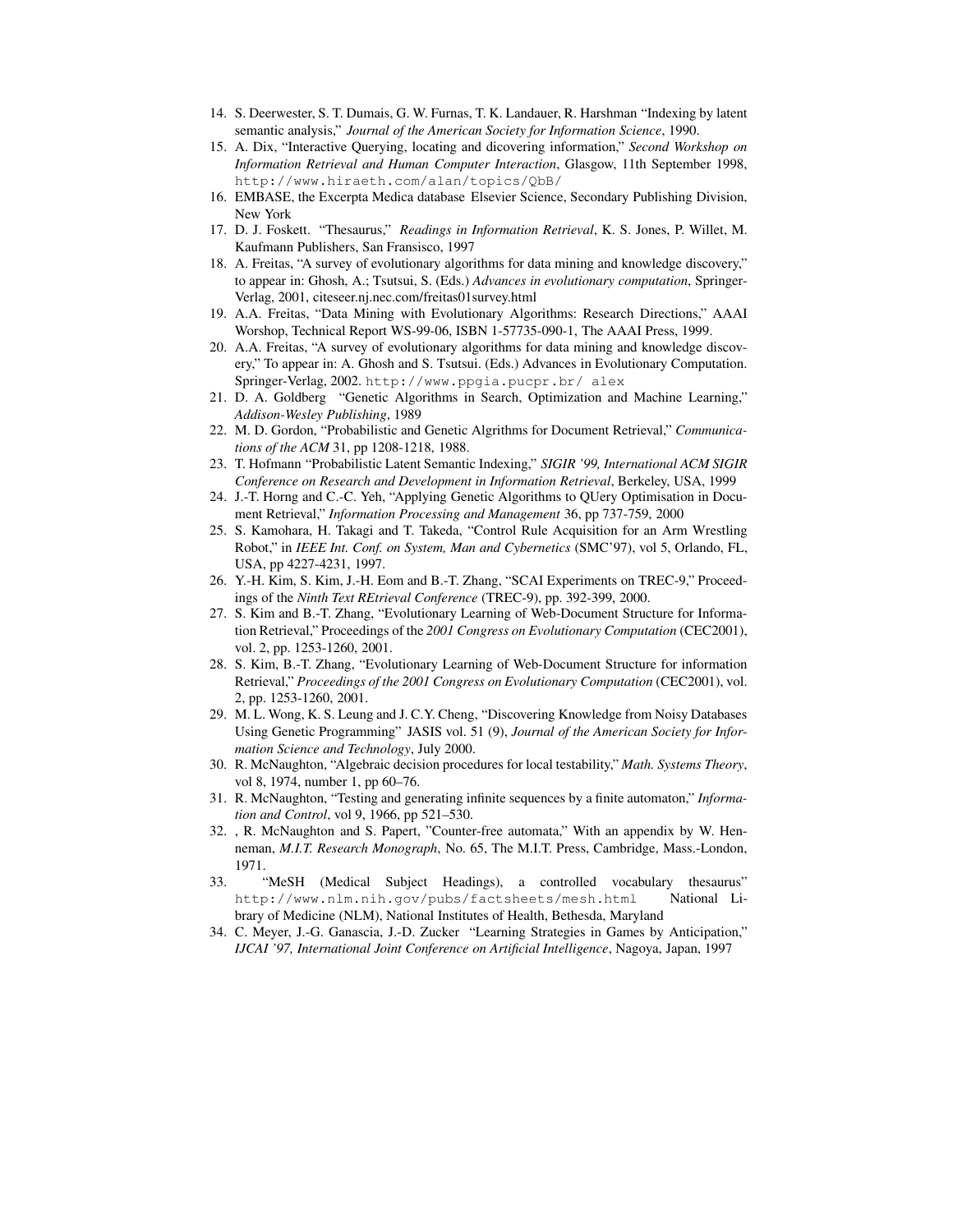- 35. N. Monmarche, G. Nocent, G. Venturini and P. Santini. "On Generating HTML Style Sheets with an Interactive Genetic Algorithm Based on Gene Frequencies," *Artificial Evolution*, European Conference, AE 99, Dunkerque, France, November 1999, Selected papers, Springer Verlag, LNCS 1829, 1999, C. Fonlupt and J. K. Hao and E. Lutton and E. Ronald and M. Schoenauer (Eds).
- 36. Y. Landrin-Schweitzer, OKit, a Virtual Machine and Compiler for Concatenative Languages. http://varkhan.free.fr/Software/OKit
- 37. S. Pal, V. Talwar and P. Mitra, "Web Mining in Soft Computing Framework: Relevance, State of the Art and Future Directions," IEEE Transactions on Neural Networks, 2002, citeseer.nj.nec.com/pal02web.html
- 38. R.S. Parpinelli, H.S. Lopes and A.A. Freitas, "Data Mining with an Ant Colony Optimization Algorithm," To appear in IEEE Trans. on Evolutionary Computation, special issue on Ant Colony algorithms. 2002.
- 39. R. Poli and S. Cagnoni, "Genetic Programming with User-Driven Selection : Experiments on the Evolution of Algorithms for Image Enhancement," in *2nd Annual Conf. on Genetic Programming*, pp 269-277, 1997.
- 40. J. D. Schaffer, A Morishima "An Adaptive Crossover Distribution Mechanism for Genetic Algorithms," *ICGA '87, International Conference on Genetic Algorithms*, 1987.
- 41. M. Sebag, C. Ravisé, M. Schoenauer "Controlling Evolution by Means of Machine Learning," *EP 1996, 5th Annual Conf. on Evolutionary Programming* (EP'96), March 1996, San Diego, USA.
- 42. D.-H. Shin , Y.-H. Kim, S. Kim, J.-H. Eom, H.-J. Shin and B.-T. Zhang, "SCAI TREC-8 Experiments," Proceedings of the *Eighth Text Retrieval Conference* (TREC-8), pp. 511-518, 1999.
- 43. K. Sims, "Interactive evolution of dynamical systems," in *First European Conference on Artificial Life*, pages 171–178, 1991. Paris, December.
- 44. K. Sims, "Artificial Evolution for Computer Graphics," *Computer Graphics*, 25(4):319–328, July 1991.
- 45. W. M. Spears "Adapting crossover in a Genetic Algortithm," *ICGA '91, International Conference on Genetic Algorithms*, 1991.
- 46. SWISH++, Simple Web Indexing System for Humans: C++ version, http://homepage.mac.com/pauljlucas/software/swish/
- 47. H. Takagi, " Interactive Evolutionary Computation : System Optimisation Based on Human Subjective Evaluation," *IEEE Int. Conf. on Intelligent Engineering Systems* (INES'98), Vienna, Austria, pp 1-6, Sept 17-19, 1998.
- 48. H. Takagi, M. Ohsaki, "IEC-based Hearing Aids Fitting," *IEEE Int. Conf. on System, Man and Cybernetics (SMC'99)*, Tokyo, Japan, vol 3, pp 657-662, Oct. 12-15, 1999.
- 49. "The BEST Search Engines", UC Berkeley Teaching Library Internet Workshops http://www.lib.berkeley.edu/TeachingLib/Guides/Internet/SearchEngines.html
- 50. S.J.P. Todd and W. Latham, "Evolutionary Art and Computers,", *Academic Press*, 1992.
- 51. The Text REtrieval Conference (TREC) homepage http://trec.nist.gov/
- 52. P. Kantor, E.M. Voorhees, "TREC-5 Confusion Track", Proceedings of the Fifth Text REtrieval Conference (TREC-5), Gaithersburg, Maryland, Nov. 20-22, 1996.
- 53. E.M. Voorhees, "TREC-2003 Robust Retrieval Track", Proceedings of the Twelfth Text REtrieval Conference (TREC 2003) Gaithersburg, Maryland, November 18-21, 2003
- 54. L.Y. Tseng and S. B. Yang, "Genetic Algrithms for Clustering. Feature selection and Classification." *International Conference on Neural Networks*, Vol 3, pp 1612-1616, 1997.
- 55. T. Vachon, N. Grandjean, P. Parisot, "Interactive Exploration of Patent Data for Competitive Intelligence: Applications in Ulix (Novartis Knowledge Miner)," *International Chemical Information Conference and Exhibition*, Nîmes, France, 21-24 October 2001. http://www.infonortics.com/chemical/ch01/01chempro.html